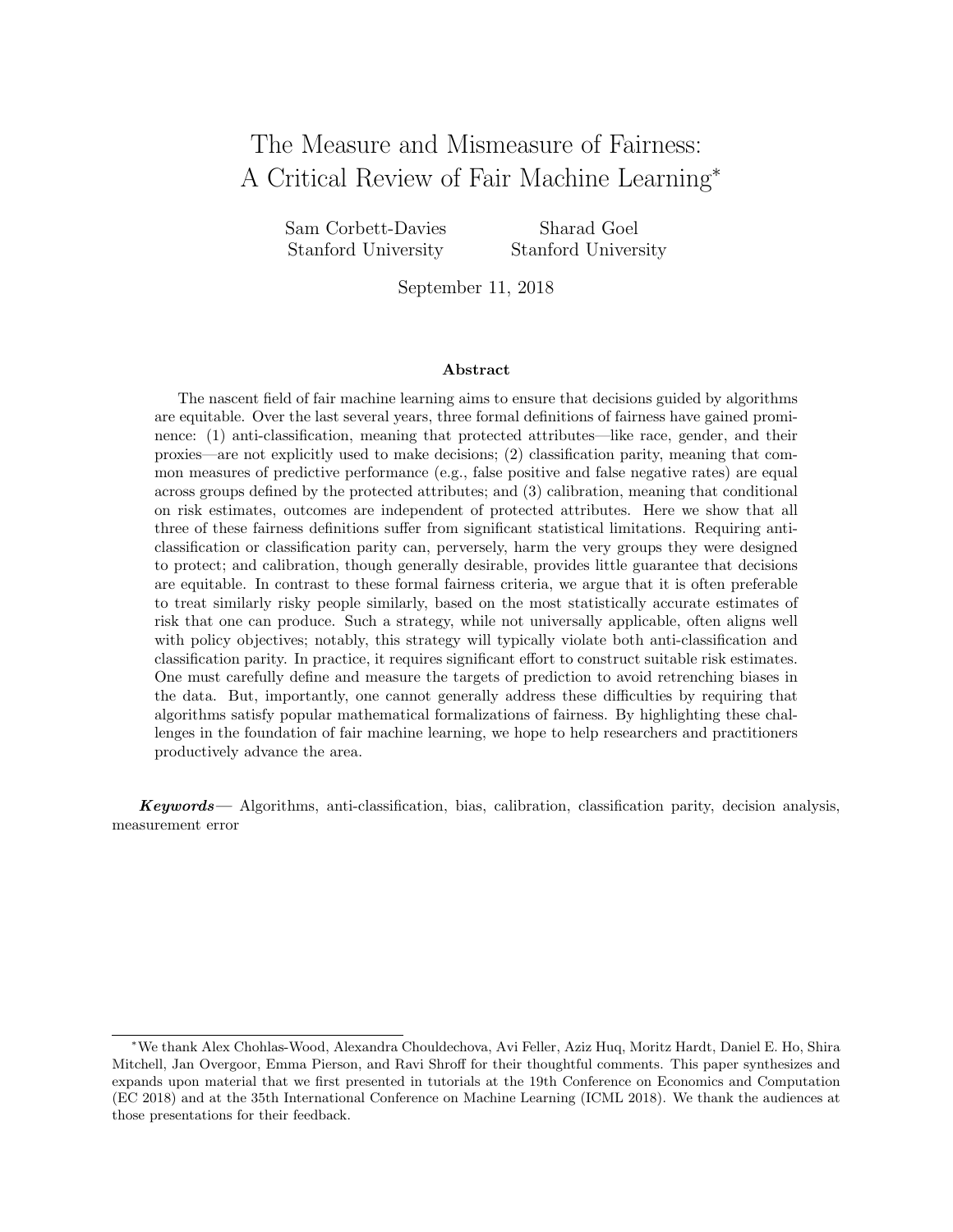### 1 Introduction

In banking, criminal justice, medicine, and beyond, consequential decisions are often informed by statistical risk assessments that quantify the likely consequences of potential courses of action [\(Barocas and Selbst,](#page-20-0) [2016;](#page-20-0) [Berk, 2012;](#page-21-0) [Chouldechova et al., 2018;](#page-21-1) [Shroff, 2017\)](#page-24-0). For example, a bank's lending decisions might be based on the probability that a prospective borrower will default if offered a loan. Similarly, a judge may decide to detain or release a defendant awaiting trial based on his or her estimated likelihood of committing a crime if released. As the influence and scope of these risk assessments increase, academics, policymakers, and journalists have raised concerns that the statistical models from which they are derived might inadvertently encode human biases [\(Angwin et al., 2016;](#page-20-1) [O'Neil, 2016\)](#page-23-0). Such concerns have sparked tremendous interest in developing fair machine-learning algorithms.

Over the last several years, the research community has proposed a multitude of formal, mathematical definitions of fairness to help practitioners design equitable risk assessment tools. In particular, three broad classes of fairness definitions have gained prominence. The first, which we call anti-classification, stipulates that risk assessment algorithms not consider protected characteristics—like race, gender, or their proxies—when deriving estimates.<sup>[1](#page-1-0)</sup> The second class of definitions demand *classification parity*, requiring that certain common measures of predictive performance be equal across groups defined by the protected attributes. Under this definition, a risk assessment algorithm that predicts loan default might, for example, be required to produce similar false negative rates for white and black applicants. Finally, the third formal fairness definition, known as calibration, requires that outcomes are independent of protected attributes after controlling for estimated risk. For example, among loan applicants estimated to have a 10% chance of default, calibration requires that whites and blacks default at similar rates.

These formalizations of fairness have considerable intuitive appeal. It can feel natural to exclude protected characteristics in a drive for equity; and one might understandably interpret disparities in error rates as indicating problems with an algorithm's design or with the data on which it was trained. However, we show, perhaps surprisingly, that all three of these popular definitions of algorithmic fairness—anti-classification, classification parity, and calibration—suffer from deep statistical limitations. In particular, they are poor measures for detecting discriminatory algorithms and, even more importantly, designing algorithms to satisfy these definitions can, perversely, negatively impact the well-being of minority and majority communities alike.

In contrast to the principle of anti-classification, it is often necessary for equitable risk assessment algorithms to explicitly consider protected characteristics. In the criminal justice system, for example, women are typically less likely to commit a future violent crime than men with similar criminal histories. As a result, gender-neutral risk scores can systematically overestimate a woman's recidivism risk, and can in turn encourage unnecessarily harsh judicial decisions. Recognizing this problem, some jurisdictions, like Wisconsin, have turned to gender-specific risk assessment tools to ensure that estimates are not biased against women. Enforcing classification parity can likewise lead to discriminatory decision making. When the true underlying distribution of risk varies across groups, differences in group-level error rates are an expected consequence of algorithms that accurately capture each individual's risk. This general statistical phenomenon, which we discuss at length below, is known as the problem of *infra-marginality* [\(Ayres, 2002;](#page-20-2) [Simoiu et al., 2017\)](#page-24-1). Attempts to adjust for these differences often require implicitly or explicitly misclassifying low-risk members of one group as high-risk, and high-risk members of another as low-risk, potentially harming members of all groups in the process. Finally, we show that calibration, while generally desirable, provides only a weak guarantee of equity. In particular, it is often straightforward to satisfy calibration while strategically misclassifying individuals in order to discriminate. Indeed, the illegal practice of redlining in banking is closely related to such a discriminatory strategy. For example, to unfairly limit loans to minority applicants, a bank could base risk estimates only on coarse information, like one's neighborhood, and ignore individual-level factors, like income and credit history. The resulting risk scores would be calibrated—assuming majority and minority applicants default at similar rates within neighborhood—and could be used to deny loans to creditworthy minorities who live in relatively high-risk neighborhoods. Similar discriminatory effects can

<span id="page-1-0"></span> $1$ <sup>1</sup>The term "anti-classification" is popular among legal scholars, but it is not commonly used by computer scientists. In general, given the interdisciplinarity and nacency of fair machine learning, a variety of terms are often used by different authors to describe the same underlying concept. We have attempted to avoid ambiguity by explicitly defining the key phrases we use.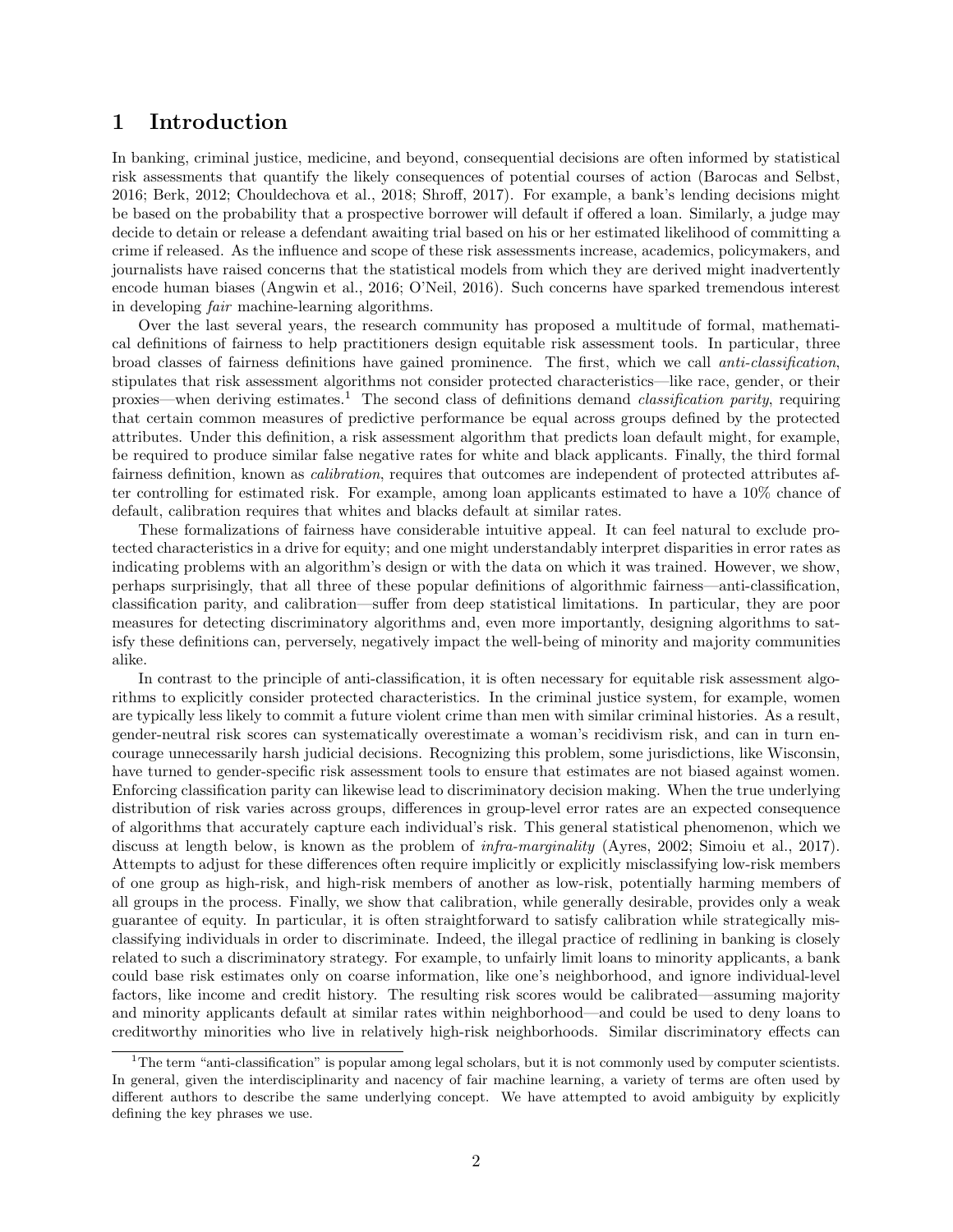arise from inexperience rather than malice, with algorithm designers inadvertently neglecting to include important predictors in risk models.

As opposed to following prevailing mathematical definitions of fairness, practitioners have long designed tools that adhere to an alternative fairness concept. Namely, after constructing risk scores that best capture individual-level risk—and potentially including protected traits to do so—similarly risky individuals are treated similarly, regardless of group membership. For example, when determining which defendants to release while they await trial, or which loan applicants to approve, decision makers would first select an acceptable risk level and then release or fund those individuals estimated to fall below that threshold. As we show below, this *threshold policy* follows widely accepted legal standards of fairness. Further, such a decision strategy—with an appropriately chosen decision threshold—maximizes a natural notion of social welfare for all groups. Importantly, however, this thresholding approach will in general violate classification parity, and may additionally violate anti-classification, as some risk assessments use protected characteristics. The underlying risk scores will typically satisfy calibration, but that is largely incidental; it is not the reason for the normative appeal of the approach.

Statistical risk assessment algorithms are often built on data that reflect human biases in past decisions and outcomes. As such, it is important to consider the ways in which problems with the training data can corrupt risk scores. In particular, we focus on measurement error and sample bias. First, the outcome of interest may be imperfectly observed, what we call *label bias*. For example, in the criminal justice system, whites and blacks who commit the same offense are often arrested and convicted for those offenses at different rates, particularly for low-level crimes, like minor drug use. Consequently, statistical models that predict future arrests or convictions can systematically overstate recidivism risk for minorities. Unfortunately, there is no easy solution to this measurement problem, since arrests and convictions are typically all that is observed. Practitioners often combat this issue by focusing on outcomes less likely to exhibit such bias. For example, instead of training models to predict arrests for minor crime, one can predict arrests for violent offenses, which are believed to be less susceptible to measurement error [\(D'Alessio and Stolzenberg, 2003;](#page-21-2) [Skeem and](#page-24-2) [Lowenkamp, 2016\)](#page-24-2). Second, the predictive power of features can vary across groups, what [Ayres](#page-20-2) [\(2002\)](#page-20-2) calls the problem of *subgroup validity*. For example, if arrests are differentially recorded across race groups, they might also have differential predictive power. Even absent measurement error, it is in general possible for the relationship between a predictor and outcome to differ across groups, potentially skewing estimates that ignore such distinctions. However, when labels are accurately measured, this phenomenon can be countered by fitting group-specific risk models that learn such idiosyncratic patterns—violating anti-classification. Indeed, as mentioned above, this is precisely the rationale for employing gender-specific recidivism models. Finally, one must take care to ensure that training data are representative of the population to which algorithms are eventually applied. As a case in point, [Buolamwini and Gebru](#page-21-3) [\(2018\)](#page-21-3) found that commercial image analysis programs have difficulty classifying the gender of dark-skinned individuals, a shortcoming that is potentially due to the relative dearth of dark-skinned faces in popular facial analysis datasets.

In addition to addressing such potential problems with the data, it is important to consider the design and analysis of decision algorithms in more complex environments. While single-threshold policies are often a useful starting point, they do not work in all circumstances, particularly when externalities and equilibrium effects may dominate the immediate, localized costs and benefits of decisions. For example, in banking, one might improve the long-run distribution of wealth by setting different lending standards for different groups; and in education, a diverse student body may yield benefits for all students [\(Page, 2008\)](#page-23-1), similarly justifying group-specific standards. Importantly, though, this complexity does not mean that the popular formalizations of fairness we study can help one achieve equitable outcomes. Indeed, requiring either anticlassification or classification parity can in fact exacerbate these problems.

The need to build fair algorithms will only grow over time, as automated decisions become even more widespread. As such, it is critical to address limitations in past formulations of fairness, to identify best practices moving forward, and to outline important open research questions. By reviewing and synthesizing recent developments in fair machine learning, we hope to help both researchers and practitioners advance this nascent yet increasingly influential field.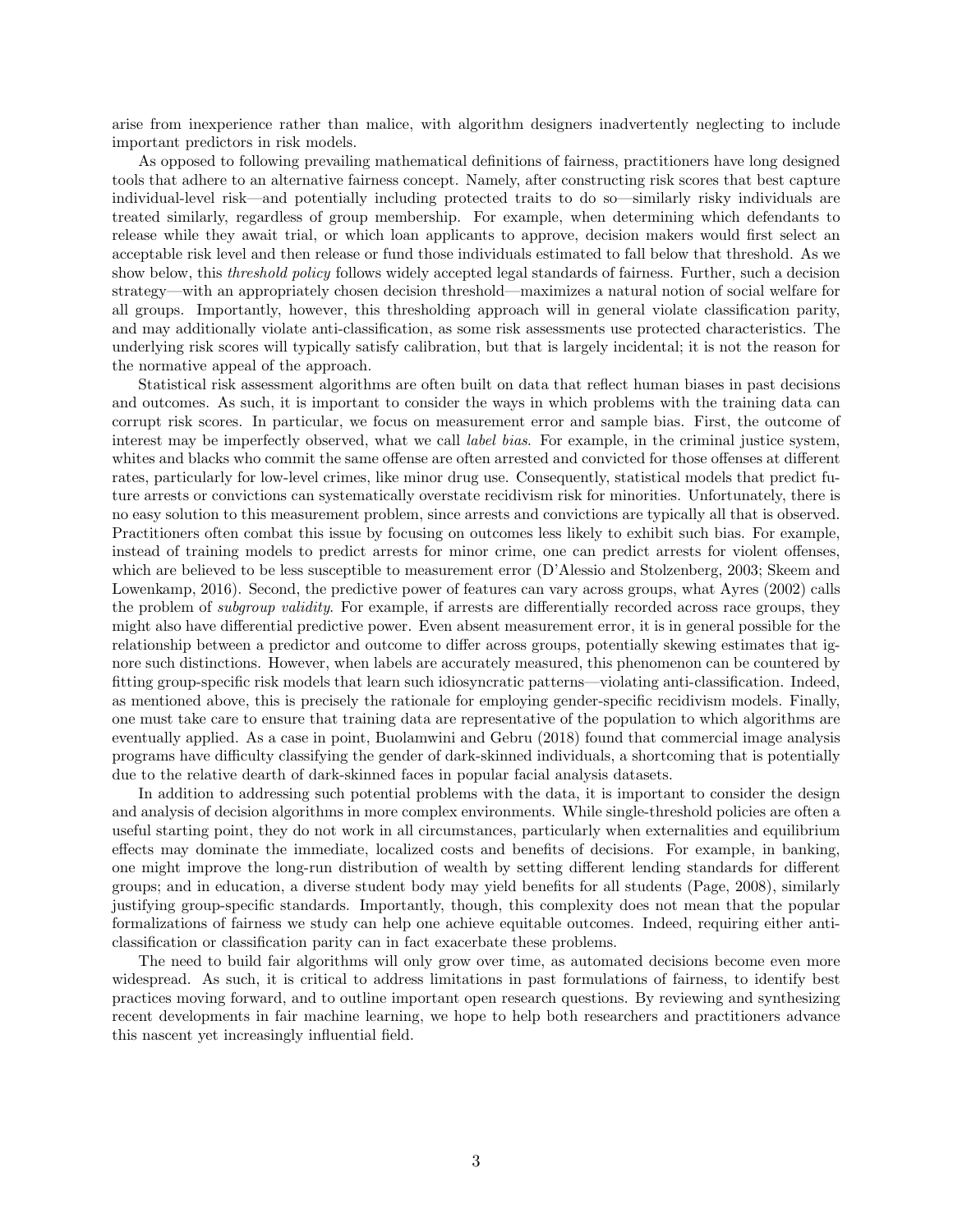### 2 Background

To ground our discussion of fair machine learning, we begin by reviewing the leading notions of discrimination in economics and American law. We then formally define the concepts of algorithmic fairness described above, and discuss some recent applications of these definitions.

#### 2.1 Discrimination in law and economics

There are two dominant economic categories of discrimination, statistical [\(Arrow et al., 1973;](#page-20-3) [Phelps, 1972\)](#page-23-2) and taste-based [\(Becker, 1957\)](#page-21-4), both of which focus on utility. With statistical discrimination, decision makers explicitly consider protected attributes in order to optimally achieve some non-prejudicial goal. For example, profit-maximizing auto insurers may charge a premium to male drivers to account for gender differences in accident rates. In contrast, with taste-based discrimination, decision makers act as if they have a preference or "taste" for bias, sacrificing profit to avoid certain transactions. This includes, for example, an employer who forfeits financial gain by failing to hire exceptionally qualified minority applicants. In Becker's original formulation of the concept, he notes that taste-based discrimination is independent of intent, and covers situations in which a decision maker acts "not because he is prejudiced against them but because he is ignorant of their true efficiency" [\(Becker, 1957\)](#page-21-4).[2](#page-3-0)

As opposed to utility-based definitions, the dominant legal doctrine of discrimination focuses on a decision maker's motivations. Specifically, equal protection law—as established by the U.S. Constitution's Fourteenth Amendment—prohibits government agents from acting with "discriminatory purpose" [\(Washington v. Davis,](#page-24-3) [1976\)](#page-24-3). It bars policies undertaken with animus (i.e., it bars a form of taste-based discrimination, since acting with animus typically means sacrificing utility); but it allows for the limited use of protected attributes to further a compelling government interest (i.e., it allows a form of statistical discrimination). As one example, certain race-conscious affirmative action programs for college admissions are legally permissible to further the government's interest in promoting diversity [\(Fisher v. University of Texas, 2016\)](#page-22-0).

The equal protection doctrine has evolved over time, and reflects ongoing debates about the role of *classi*fication (use of protected traits) versus subordination (subjugation of disadvantaged groups) in discrimination cases [\(Fiss, 1976\)](#page-22-1). By law, it is presumptively suspect for government entities to explicitly base decisions on race, gender, or other protected attributes, with such policies automatically triggering heightened judicial scrutiny [\(Winkler, 2006\)](#page-24-4). In this sense, the principle of anti-classification is firmly encoded in current legal standards. Importantly, however, one can clear this hurdle by arguing that such classifications are necessary to achieve equitable ends—as with affirmative action. There is thus recognition under constitutional law that society's interests are not always served by a mechanical blindness to protected attributes. Further, several legal scholars have argued that courts, even when formally applying anti-classification criteria, are often sympathetic to the potential effects of judgments on social stratification, indicating tacit concern for anti-subordination [\(Balkin and Siegel, 2003;](#page-20-4) [Colker, 1986;](#page-21-5) [Siegel, 2003\)](#page-24-5). Others, though, have noted that such judicial support for anti-subordination appears to be waning [\(Nurse, 2014\)](#page-23-3).

In certain situations—particularly those concerning housing and employment practices—intent-free economic notions of discrimination are more closely aligned with legal precepts. Namely, under the statutory disparate impact standard, a practice may be deemed discriminatory if it has an unjustified adverse effect on protected groups, even in the absence of explicit categorization or animus [\(Barocas and Selbst, 2016\)](#page-20-0).[3](#page-3-1) The disparate impact doctrine was formalized in the landmark U.S. Supreme Court case Griggs v. Duke Power Co. [\(1971\)](#page-22-2). In 1955, the Duke Power Company instituted a policy that mandated employees have a high school diploma to be considered for promotion, which had the effect of drastically limiting the eligibility of black employees. The Court found that this requirement had little relation to job performance, and thus

<span id="page-3-0"></span><sup>2</sup>Some economists have re-interpreted taste-based discrimination as requiring intent (cf. [Bertrand et al., 2005\)](#page-21-6), but we use the term as Becker originally defined it.

<span id="page-3-1"></span><sup>&</sup>lt;sup>3</sup>The legal doctrine of disparate impact stems largely from federal statutes, not constitutional law, and applies only in certain contexts, such as employment (via Title VII of the 1964 Civil Rights Act) and housing (via the Fair Housing Act of 1968). Apart from federal statutes, some states have passed more expansive disparate impact laws, including Illinois and California. The distinction between statutory and constitutional rules is particularly relevant here, as there is debate among scholars over whether disparate impact laws violate the equal protection clause and are thus unconstitutional [\(Primus, 2003\)](#page-24-6).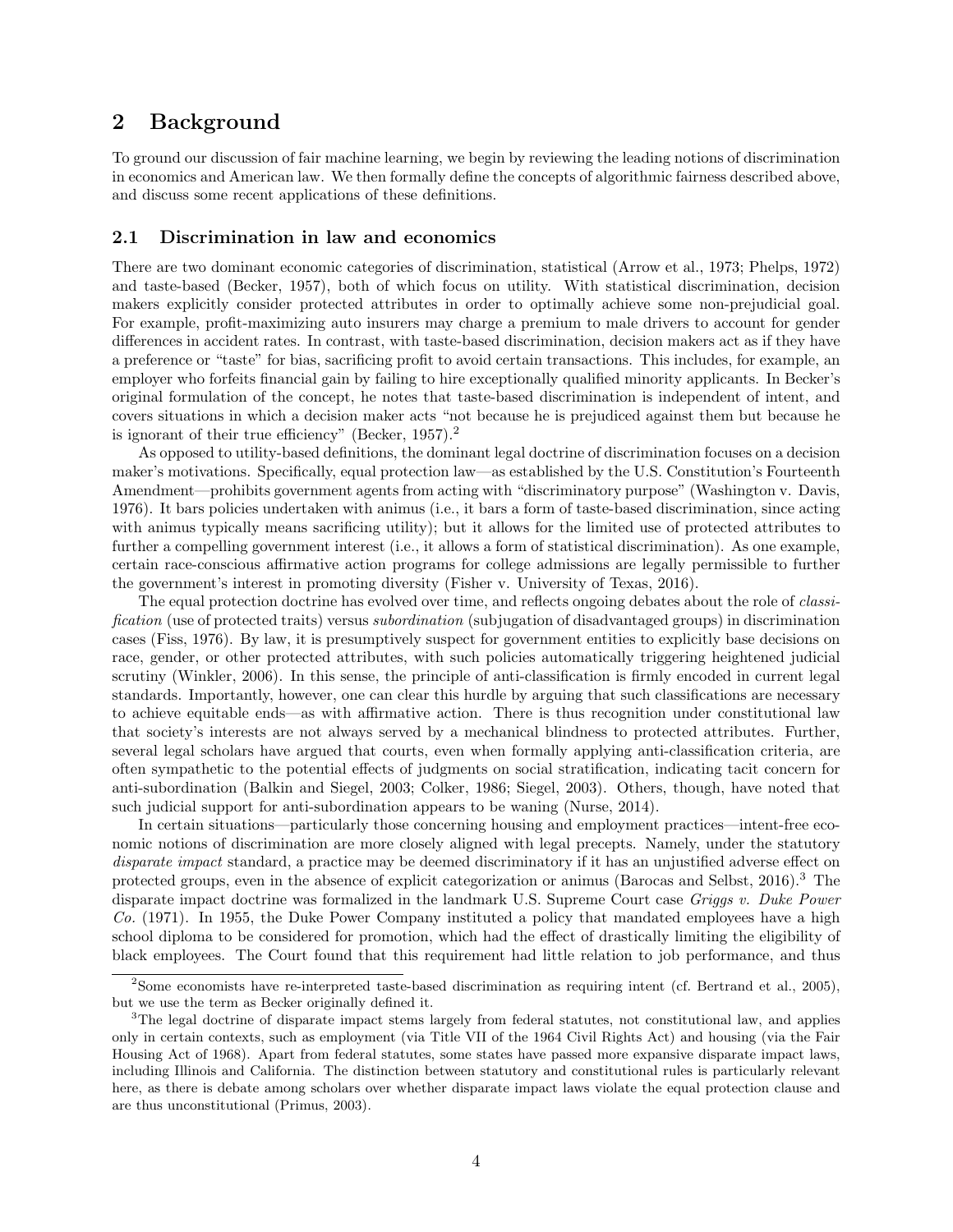deemed it to have an unjustified—and illegal—disparate impact. Importantly, the employer's motivation for instituting the policy was irrelevant to the Court's decision; even if enacted without discriminatory purpose, the policy was deemed discriminatory in its effects and hence illegal. Note, however, that disparate impact law does not prohibit all group differences produced by a policy—the law only prohibits unjustified disparities. For example, if, hypothetically, the high-school diploma requirement in Griggs were shown to be necessary for job success, the resulting disparities would be legal.

In modern applications of statistical risk assessments, discriminatory intent is often of secondary concern indeed, many policymakers adopt algorithms in part to reduce bias in unaided human decisions. Instead, the primary question is whether algorithms inadvertently lead to discriminatory decisions, either through inappropriate design or by implicitly encoding biases in the data on which they are built. As such, our discussion of fairness below draws heavily on the economic concept of taste-based discrimination and its counterpart in the law, unjustified disparate impact.

#### 2.2 Defining algorithmic fairness

To formally define measures of algorithmic fairness, we first introduce the notion of decision rules. Suppose we have a vector  $x_i \in \mathbb{R}^p$  that we interpret as the visible attributes of individual i. For example, x might represent a loan applicant's age, gender, race, and credit history. We consider the problem of fairly selecting between one of two possible actions,  $a_0$  and  $a_1$ . In the context of banking,  $a_0$  may correspond to granting a loan application and  $a_1$  to denying it; in the pretrial domain,  $a_0$  may correspond to releasing a defendant awaiting trial and  $a_1$  to detaining that individual. A *decision algorithm*, or a *decision rule*, is any function  $d: \mathbb{R}^p \mapsto \{0,1\}$ , where  $d(x) = k$  means that action  $a_k$  is taken.

We next present several additional assumptions and notational conventions that are helpful in stating and investigating common fairness definitions. First, we assume x can be partitioned into protected and unprotected features:  $x = (x_p, x_u)$ . For ease of exposition, we often imagine the protected features indicate an individual's race or gender, but they might also represent other attributes. Second, for each individual, we suppose there is a quantity  $y \in \{0,1\}$  that specifies the target of prediction. For example, in the pretrial setting, we might set  $y_i = 1$  for those defendants who would have committed a violent crime if released, and  $y_i = 0$  otherwise. Importantly, y is not known to the decision maker, who at the time of the decision has access only to information encoded in the visible features x. Third, we define random variables  $X$  and Y that take on values  $X = x$  and  $Y = y$  for an individual drawn randomly from the population of interest (e.g., the population of defendants for whom pretrial decisions must be made). We use  $X_p$  and  $X_u$  to denote the projections of x onto its protected and unprotected components. Fourth, we define the true risk function  $r(x) = Pr(Y = 1 | X = x)$ . Finally, we note that many risk assessment algorithms, instead of simply outputting a decision  $a_0$  or  $a_1$ , produce a risk score  $s(x)$  that may be viewed as an approximation of the true risk  $r(x)$ . In reality,  $s(x)$  may only be loosely related to the true risk, and  $s(x)$  may not even lie in the interval [0, 1] (e.g.,  $s(x) \in \{1, 2, ..., 10\}$  may represent a risk decile). To go from risk scores to decisions, it is common to simply threshold the score, setting  $d(x) = 1$  if and only if  $s(x) \geq t$  for some fixed threshold  $t \in \mathbb{R}$ .

With this setup, we now describe three popular definitions of algorithmic fairness.

Anti-classification. The first definition we consider is anti-classification, meaning that decisions do not consider protected attributes. Formally, anti-classification requires that:

<span id="page-4-0"></span>
$$
d(x) = d(x') \text{ for all } x, x' \text{ such that } x_u = x'_u. \tag{1}
$$

Some authors have suggested stronger notions of anti-classification that aim to guard against the use of unprotected traits that are proxies for protected attributes [\(Bonchi et al., 2017;](#page-21-7) [Grgic-Hlaca et al., 2016;](#page-22-3) [Johnson](#page-22-4) [et al., 2016;](#page-22-4) [Qureshi et al., 2016\)](#page-24-7). We will demonstrate, however, that the exclusion of any information including features that are explicitly protected—can lead to discriminatory decisions. As a result, it is sufficient for our purposes to consider the weak version of anti-classification articulated in Eq. [\(1\)](#page-4-0).

Classification parity. The second definition of fairness we consider is classification parity, meaning that some given measure of classification error is equal across groups defined by the protected attributes.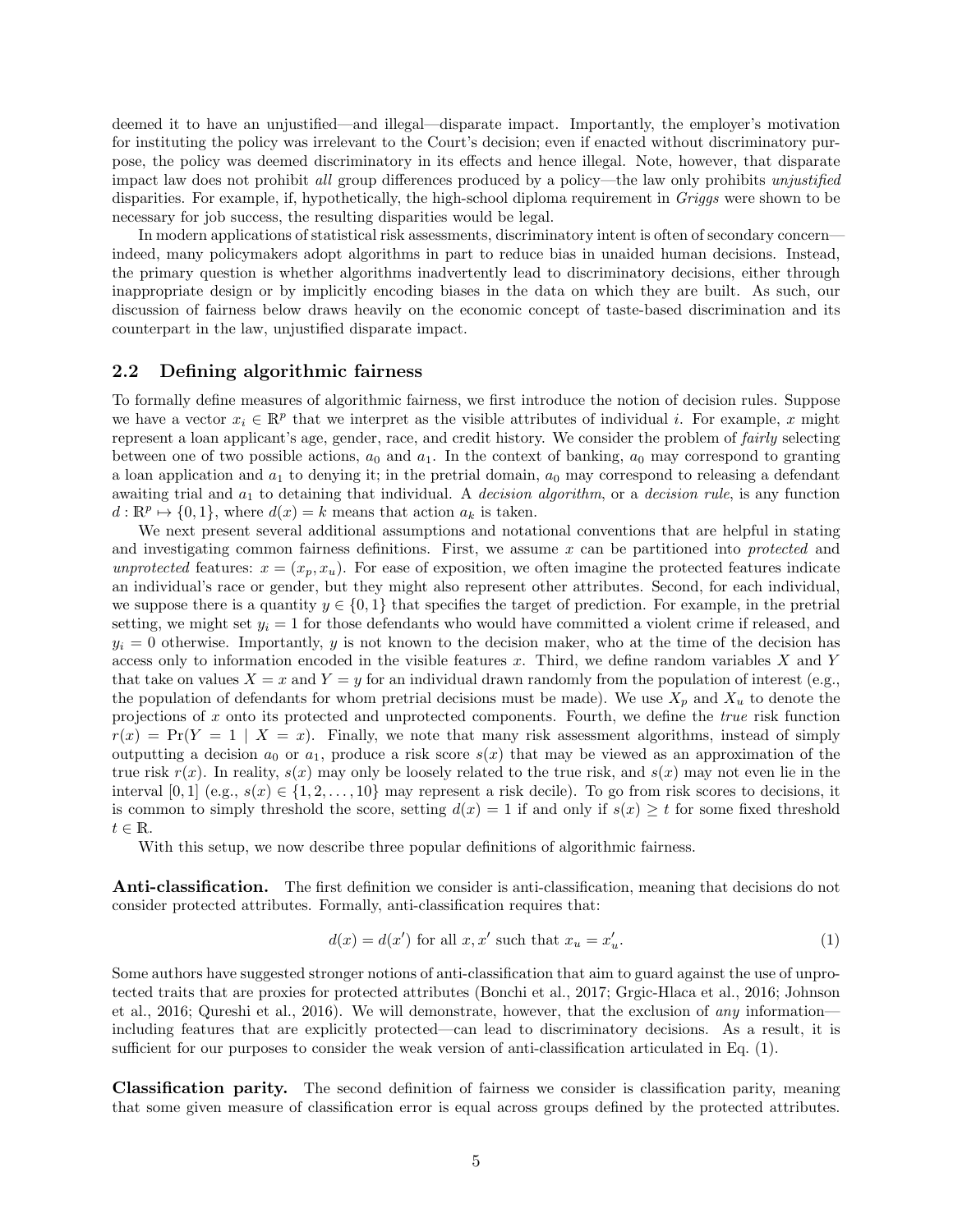In particular, we include in this definition any measure that can be computed from the two-by-two confusion matrix tabulating the joint distribution of decisions  $d(x)$  and outcomes y for a group. [Berk et al.](#page-21-8) [\(2017\)](#page-21-8) enumerate seven such statistics, including false positive rate, false negative rate, precision, recall, and the proportion of decisions that are positive. We also include the area under the ROC curve (AUC), a popular measure among criminologists and practitioners examining the fairness of algorithms [\(Skeem and](#page-24-2) Lowenkamp,  $2016$ .<sup>[4](#page-5-0)</sup>

Two of the above measures—false positive rate, and the proportion of decisions that are positive have received considerable attention in the machine learning community [\(Agarwal et al., 2018;](#page-20-5) [Calders and](#page-21-9) [Verwer, 2010;](#page-21-9) [Chouldechova, 2017;](#page-21-10) [Edwards and Storkey, 2015;](#page-22-5) [Feldman et al., 2015;](#page-22-6) [Hardt et al., 2016;](#page-22-7) [Kamiran et al., 2013;](#page-22-8) [Pedreshi et al., 2008;](#page-23-4) [Zafar et al., 2015,](#page-24-8) [2017;](#page-24-9) [Zemel et al., 2013\)](#page-24-10). Formally, parity in the proportion of positive decisions, also known as demographic parity [\(Feldman et al., 2015\)](#page-22-6), means that

$$
Pr(d(X) = 1 | X_p) = Pr(d(X) = 1),
$$
\n(2)

and parity of false positive rates means that

$$
Pr(d(X) = 1 | Y = 0, X_p) = Pr(d(X) = 1 | Y = 0).
$$
\n(3)

In our running pretrial example, demographic parity means that detention rates are equal across race groups; and parity of false positive rates means that among defendants who would not have gone on to commit a violent crime if released, detention rates are equal across race groups. Demographic parity is not strictly speaking a measure of "error", but we nonetheless include it under classification parity since it can be computed from a confusion matrix. We note that demographic parity is also closely related to anti-classification, since it requires that a classifier's predictions  $d(X)$  be independent of protected group membership  $X_p$ .

Calibration. Finally, the third definition of fairness we consider is calibration, meaning that outcomes should be independent of protected attributes conditional on risk score. In the pretrial context, calibration means that among defendants with a given risk score, the proportion who would reoffend if released is the same across race groups. Formally, given risk scores  $s(x)$ , calibration is satisfied when

$$
\Pr(Y = 1 \mid s(X), X_p) = \Pr(Y = 1 \mid s(X)).\tag{4}
$$

Note that if  $s(x) = r(x)$ , then the risk scores trivially satisfy calibration.

#### <span id="page-5-2"></span>2.3 Utility functions and threshold rules

When developing risk assessment tools in practice, it is common to first approximate the true risk  $r(x)$  with a score  $s(x) = \hat{r}(x)$ , and then set  $d(x) = 1$  if and only if  $\hat{r}(x) \ge t$  for some fixed threshold  $t$ —we call these threshold rules. For example, in the banking context, one may deny loans to all applicants considered a high risk of default; and in the pretrial context, one may detain all defendants considered a high risk of committing a violent crime if released.

This strategy, while not explicitly referencing fairness, satisfies a compelling notion of equity, with all individuals evaluated according to the same standard.<sup>[5](#page-5-1)</sup> When the threshold is chosen appropriately, threshold rules also satisfy the economic and legal concepts of fairness described above. To see this, we follow [Corbett-](#page-21-11)[Davies et al.](#page-21-11) [\(2017\)](#page-21-11) and start by partitioning the aggregate costs and benefits of decisions for each individual.

<span id="page-5-0"></span><sup>&</sup>lt;sup>4</sup>The AUC of risk scores  $s(x)$  is defined as follows. Suppose  $X_{+}$  is the feature vector for a random individual with label  $y = 1$ ; for example, in the pretrial setting,  $X_+$  is the feature vector for a random individual who ultimately recidivates. Similarly define X<sub>−</sub> to be the feature vector for a random individual with label  $y = 0$ . Then the AUC of  $s(x)$  is  $Pr(s(X_+) > s(X_-))$ . In particular, given a random individual who ultimately recidivates and one who ultimately does not, the AUC is the probability that the one who recidivates is rated higher risk. Perfect risk scores would thus have 100% AUC, and completely uninformative risk scores would have 50% AUC.

<span id="page-5-1"></span><sup>5</sup>Threshold rules have received relatively little attention in the recent literature on fair machine learning. For example, this notion of equity was not included in a popular list of fairness definitions by [Berk et al.](#page-21-8) [\(2017\)](#page-21-8). [Dwork](#page-22-9) [et al.](#page-22-9) [\(2012\)](#page-22-9) allude to a related concept by considering a constraint in which "similar individuals are treated similarly"; that work, however, does not operationalize similarity, nor does it explicitly consider statistical risk.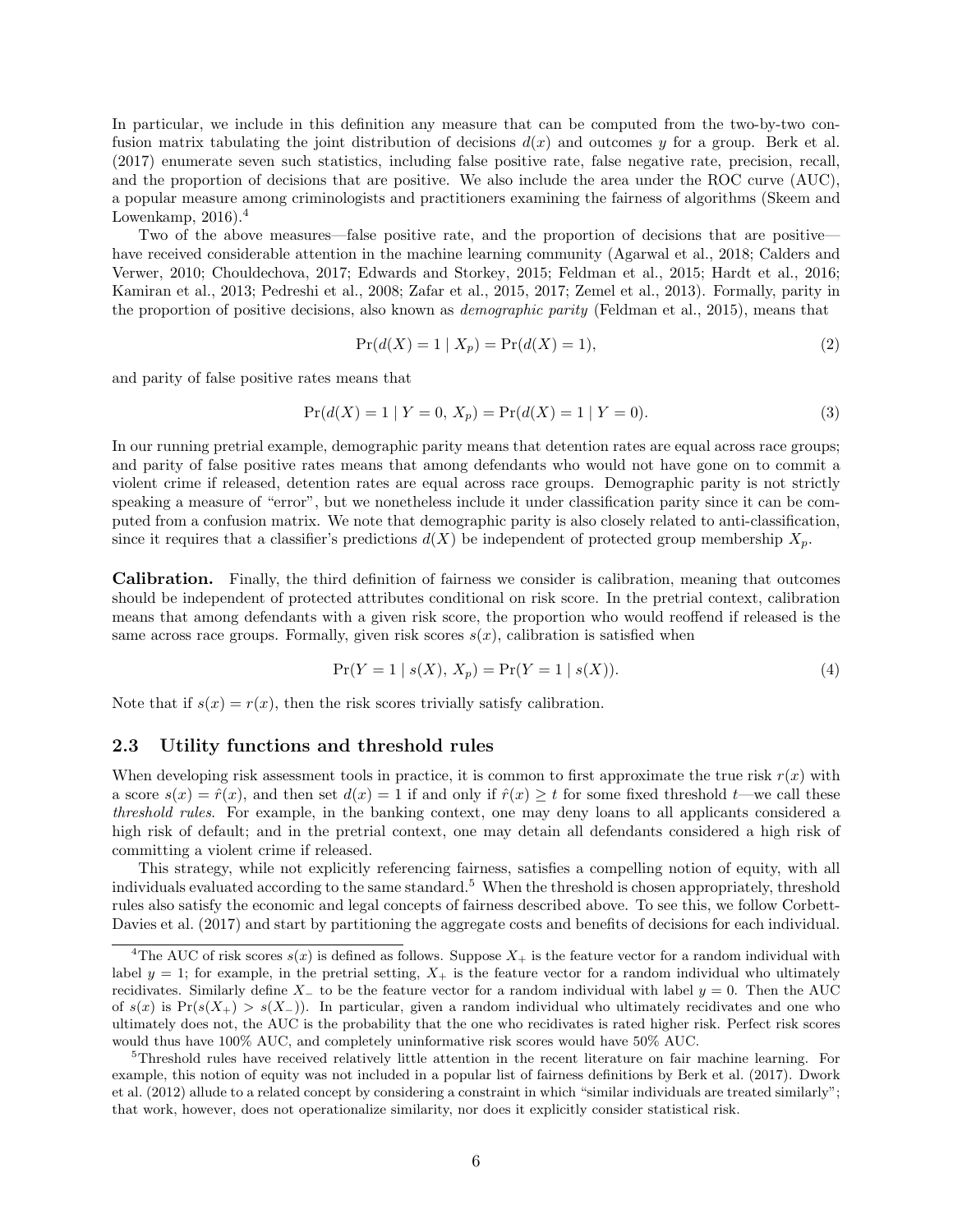Let  $b_{00} \geq 0$  be the benefit of taking action  $a_0$  when  $y = 0$ , and let  $b_{11} \geq 0$  be the benefit of taking action  $a_1$ when  $y = 1$ . For example, in the pretrial domain,  $b_{00}$  is the value of releasing a defendant who would not recidivate if released, and  $b_{11}$  is the value of detaining a defendant who would recidivate if released. If we think of the decision as a binary prediction of the outcome, then  $b_{00}$  and  $b_{11}$  are the values of true negatives and true positives, respectively. Likewise denote by  $c_{01} \geq 0$  the cost of taking action  $a_0$  when  $y = 1$ , and denote by  $c_{10} \ge 0$  the cost of taking action  $a_1$  when  $y = 0$ . Then  $c_{01}$  and  $c_{10}$  can similarly be thought of as the costs of false negatives and false positives, respectively.

Now, since  $r(x)$  is the probability that  $y = 1$ , the expected utility  $u(0)$  of taking action  $a_0$  is given by,

$$
u(0) = b_{00}(1 - r(x)) - c_{01}r(x)
$$
  
=  $b_{00} - (b_{00} + c_{01})r(x)$ ,

and the expected utility  $u(1)$  of taking action  $a_1$  is given by,

$$
u(1) = -c_{10}(1 - r(x)) + b_{11}r(x)
$$
  
= -c\_{10} + (c\_{10} + b\_{11})r(x).

Note that  $u(0)$  is a decreasing linear function of  $r(x)$ , and  $u(1)$  is an increasing linear function of  $r(x)$ . Consequently, after rearranging terms, we have that  $u(1) \geq u(0)$  if and only if

<span id="page-6-0"></span>
$$
r(x) \ge \frac{b_{00} + c_{10}}{b_{00} + b_{11} + c_{01} + c_{10}}.\tag{5}
$$

Thus, for a risk-neutral decision maker, the optimal action is  $a_1$  when  $r(x)$  is sufficiently large, and otherwise the optimal action is  $a_0$ . Further, if the costs and benefits above are the same for all individuals, and if  $\hat{r}(x) = r(x)$ , a threshold rule with  $t = (b_{00} + c_{10})/(b_{00} + b_{11} + c_{01} + c_{10})$  produces optimal decisions for each person. As a result, threshold rules—under the utility framework we have laid out—ensure there is no taste-based discrimination or unjustified disparate impact.

In many domains, it is convenient to re-parameterize the utility above into more easily interpreted quantities. For example, in the pretrial context, the most salient costs are associated with the direct social and financial effects of detention, which we call  $c_{\text{det}}$ , and the most salient benefits result from crime prevented, which we call  $b_{\text{crime}}$ . Accordingly, the value  $b_{11}$  of a true positive is  $b_{\text{crime}} - c_{\text{det}}$ , and the cost  $c_{10}$  of a false positive is  $c_{\text{det}}$ . The value  $b_{00}$  of a true negative and the cost  $c_{01}$  of a false negative are both 0, since no one is detained—and hence no crime is prevented—in either case. By Eq. [\(5\)](#page-6-0),  $u(1) \ge u(0)$  when

$$
r(x) \ge \frac{b_{00} + c_{10}}{b_{00} + b_{11} + c_{01} + c_{10}}
$$
  
=  $c_{\text{det}}/b_{\text{crime}}$ .

In particular, if the value of preventing a crime is twice the cost of detaining an individual, one would detain defendants who have at least a 50% chance of committing a crime. A threshold rule ensures that only the riskiest defendants are detained while optimally balancing the costs and benefits of incarceration.

Threshold rules are predicated on the assumption that errors are equally costly for all individuals. However, under a threshold rule, error rates generally differ across groups, violating classification parity. This disconnect highlights the counterintuitive nature of classification parity, an issue we discuss at length in Section [3.](#page-8-0) Threshold rules can also violate anti-classification, since the most statistically accurate risk scores  $\hat{r}(x)$  may depend on group membership. These risk scores typically do satisfy calibration. However, we note that a risk score  $s(x)$  that is calibrated need not approximate the true risk  $r(x)$ . To give an extreme example,  $s(x) = 1 - r(x)$  is calibrated yet inversely related to risk, and would accordingly yield poor decisions.

In some cases, the costs and benefits of decisions are largely internalized within communities. For example, since the majority of violent crime is committed by someone known to the victim [\(Harrell, 2012\)](#page-22-10), the benefits of detaining a high-risk defendant mostly accrue to members of the defendant's community.[6](#page-6-1) Similarly, a borrower reaps the benefits of being issued a loan but also bears the costs of default—in terms of fees, penalties, and effects on future credit. Any spillover benefits (such as real-estate development raising

<span id="page-6-1"></span> ${}^{6}$ There is likewise evidence that most violent crime is intra-racial [\(O'Brien, 1987\)](#page-23-5).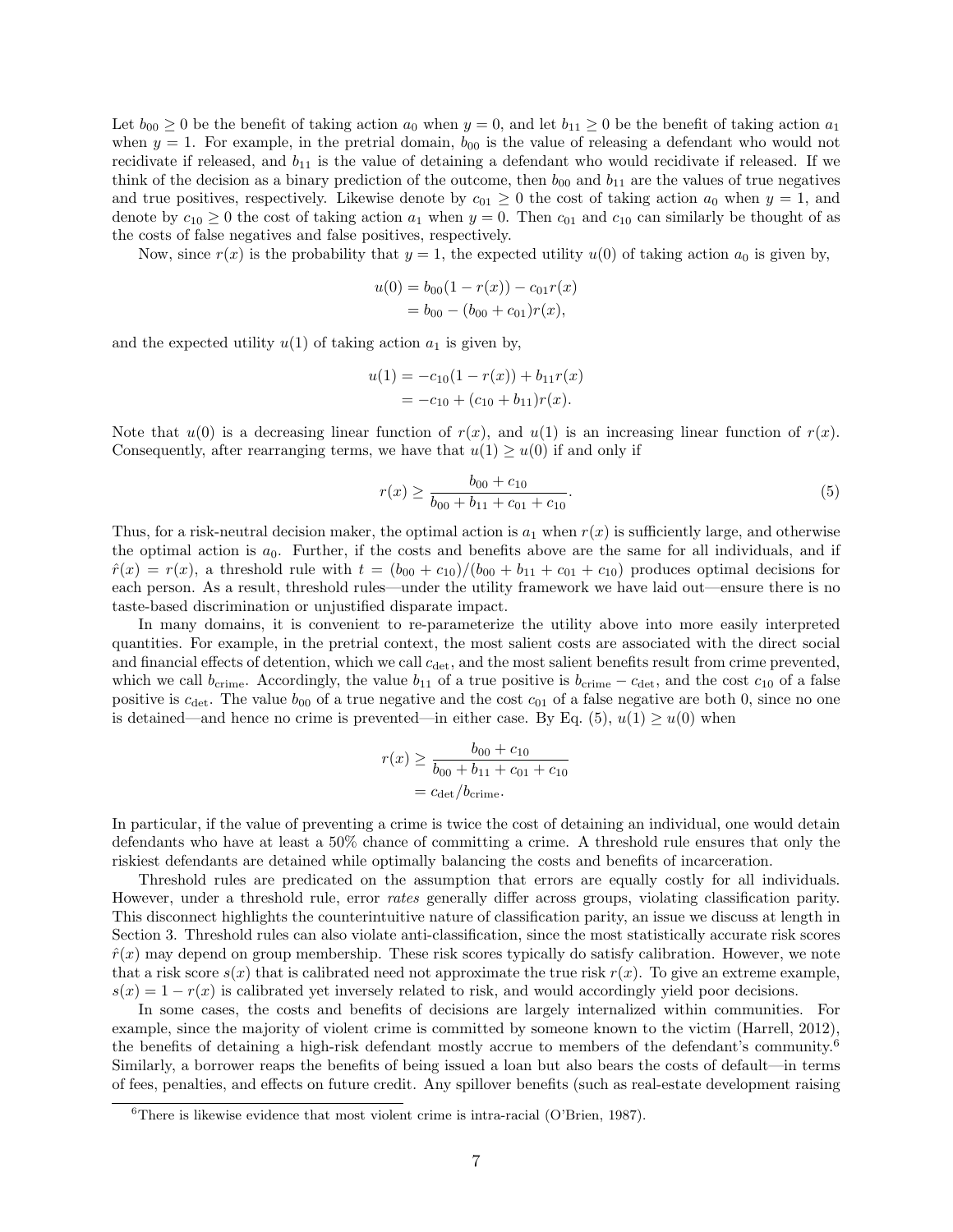the value of neighboring properties) or costs (such as foreclosure lowering neighboring property values) also mostly accrue to the borrower's community.<sup>[7](#page-7-0)</sup> In these situations—and assuming the costs and benefits of decisions are approximately equal for all individuals—the threshold rule that maximizes aggregate social welfare also maximizes utility for each community considered in isolation.

The general approach outlined above is quite flexible, and can be used to approximate costs and benefits in a variety of situations. There are, however, several subtleties that one must consider in practice, a point we return to in Section [4.](#page-16-0) First, the costs and benefits of decisions might vary across individuals, complicating the analysis. For example, it may, hypothetically, be more socially costly to detain black defendants than white defendants, potentially justifying group-specific decision thresholds [\(Huq, 2019\)](#page-22-11). Second, decision makers may not be risk neutral. A risk adverse decision maker might prefer the certainty of a lower expected payoff over one that is greater in expectation but uncertain. When uncertainty differs across individuals or groups, one might again reasonably deviate from a simple threshold rule. Third, resource constraints might mean we cannot take the higher-utility action for all individuals. For example, there may be more qualified borrowers than a lender has the capital to finance. In such circumstances, policymakers might decide to prioritize the well-being of certain groups over others. Finally, decisions might involve significant externalities, where the value of taking some action for an individual depends on what actions are taken for others. In this case, decisions cannot be considered in isolation, limiting the value of threshold rules. Despite these complications, threshold rules are often a natural starting point. More generally, a utilitybased framework, in which one explicitly details the costs and benefits of actions, is a useful paradigm for reasoning about policy choices.

### 2.4 Applications of formal fairness criteria

Several authors have applied formal fairness criteria to evaluate existing decision algorithms. Perhaps most prominently, a team of investigative journalists at ProPublica reported that the popular COMPAS algorithm for recidivism prediction had higher false positive rates for black defendants than for whites—a finding widely interpreted as meaning the tool was biased against blacks [\(Angwin et al., 2016\)](#page-20-1) (cf. [Chouldechova, 2017,](#page-21-10) for discussion). The false positive rate metric has likewise been applied to assess algorithms for credit scoring [\(Hardt et al., 2016\)](#page-22-7) and for child welfare services [\(Chouldechova et al., 2018\)](#page-21-1). Others have examined whether algorithmic predictions in criminal justice have similar AUC across protected groups, a form of classification parity [\(Skeem and Lowenkamp, 2016\)](#page-24-2), and whether such predictions are calibrated [\(Skeem](#page-24-11) [et al., 2016\)](#page-24-11).

Moving beyond diagnostics, a large body of work in computer science has proposed procedures for satisfying various fairness definitions. For example, [Hardt et al.](#page-22-7) [\(2016\)](#page-22-7) developed a method for constructing randomized decision rules that ensure true positive and false positive rates are equal across protected groups, a form of classification parity that they call equalized odds; they further study the case in which only false positive rates must be equal, which they call equal opportunity. [Agarwal et al.](#page-20-5) [\(2018\)](#page-20-5) similarly propose a technique for constructing algorithms that satisfy various forms of classification parity, including equality of false positive rates. Many papers, particularly early work in fair machine learning, proposed algorithms to achieve demographic parity via pre-processing, post-processing, and regularization techniques [\(Agarwal](#page-20-5) [et al., 2018;](#page-20-5) [Calders and Verwer, 2010;](#page-21-9) [Edwards and Storkey, 2015;](#page-22-5) [Feldman et al., 2015;](#page-22-6) [Kamiran et al., 2013;](#page-22-8) [Pedreshi et al., 2008;](#page-23-4) [Zemel et al., 2013\)](#page-24-10). [Corbett-Davies et al.](#page-21-11) [\(2017\)](#page-21-11) show that among all algorithms that satisfy demographic parity, the utility-maximizing rule uses different decision thresholds for each protected group; they similarly show that such multiple-threshold rules maximize utilty among algorithms that satisfy parity of false positive rates. Finally, several papers have suggested algorithms that enforce a broad notion of anti-classification, which prohibits not only the explicit use of protected traits but also the use of potentially suspect "proxy" variables [\(Grgic-Hlaca et al., 2016;](#page-22-3) [Johnson et al., 2016;](#page-22-4) [Qureshi et al., 2016\)](#page-24-7). Recently, researchers have further expanded the idea of anti-classification to create algorithms that avoid potentially suspect causal paths [\(Bonchi et al., 2017;](#page-21-7) [Datta et al., 2017;](#page-21-12) [Kilbertus et al., 2017;](#page-23-6) [Kusner et al., 2017;](#page-23-7) [Nabi](#page-23-8) [and Shpitser, 2018\)](#page-23-8).

<span id="page-7-0"></span> ${}^{7}$ A bank's optimal lending threshold might not coincide with the socially optimal threshold, necessitating a trade off between private and public utility [\(Liu et al., 2018\)](#page-23-9). However, once one determines the appropriate trade-off, a threshold rule still maximizes utility.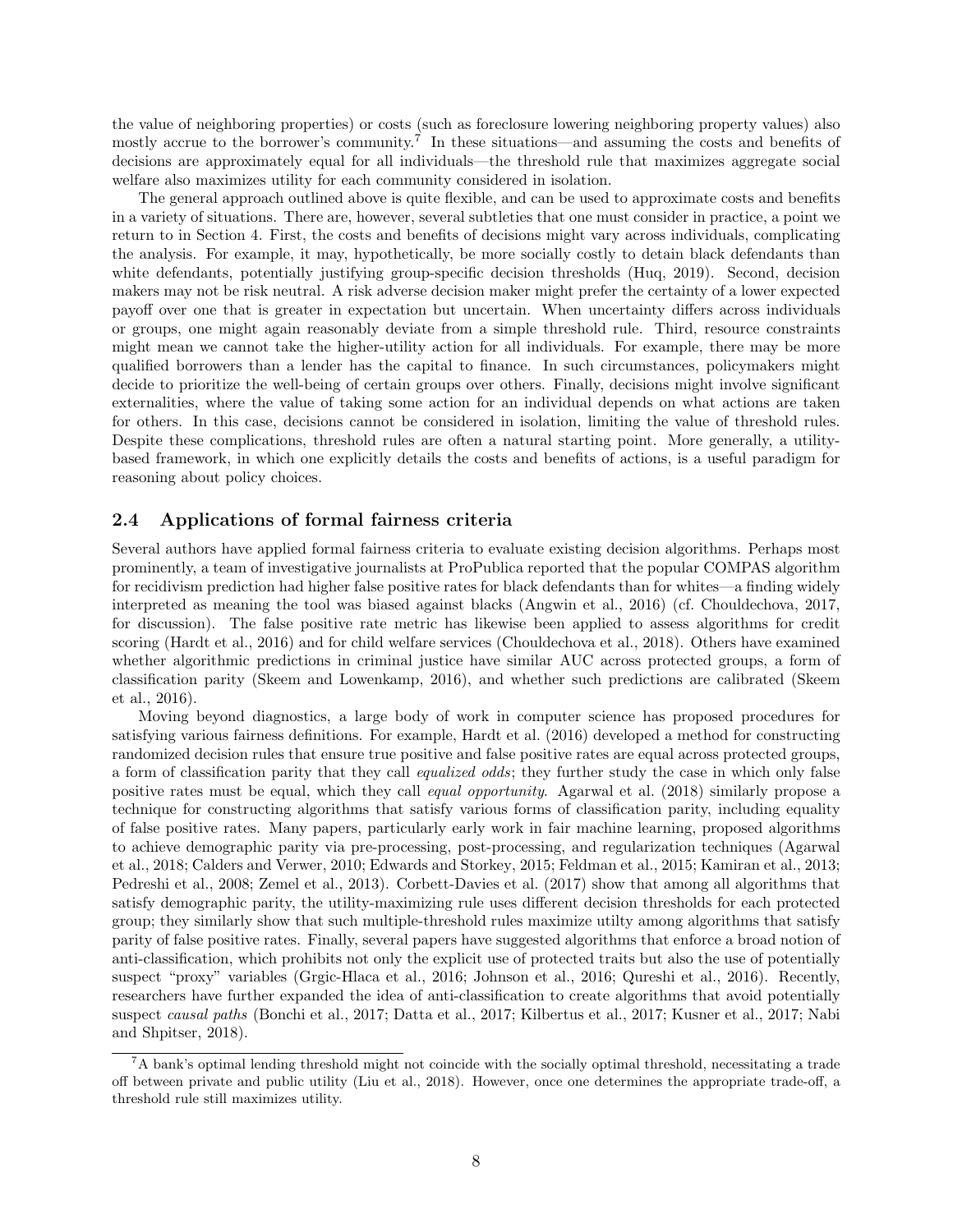Complicating these efforts to develop fair algorithms, several researchers have pointed out that many formal fairness definitions are incompatible (cf. [Berk et al., 2017,](#page-21-8) who survey fairness measures and their incompatibilities). For example, [Chouldechova](#page-21-10) [\(2017\)](#page-21-10) shows that various classification parity constraints (specifically, equal positive/negative predictive values, and equal false positive/negative rates) are incompatible if base rates differ across groups. [Kleinberg et al.](#page-23-10) [\(2017b\)](#page-23-10) prove that except in degenerate cases, no algorithm can simultaneously satisfy calibration and a particular form of classification parity.[8](#page-8-1) [Corbett-](#page-21-13)[Davies et al.](#page-21-13) [\(2016,](#page-21-13) [2017\)](#page-21-11), [Lipton et al.](#page-23-11) [\(2017\)](#page-23-12), and [Pleiss et al.](#page-23-12) (2017) similarly consider the tension between calibration and alternative definitions of fairness.

This fast growing literature indicates the importance that many researchers place on formal, mathematical definitions of fairness, both as diagnostics to evaluate existing systems and as constraints when engineering new algorithms. Further, the impossibility results have been widely viewed as representing an unavoidable and unfortunate trade-off, with one desirable notion of fairness sacrificed to satisfy another, equally desirable one. However, as we discuss below, prevailing definitions of fairness typically do not map on to traditional social, economic or legal understandings of the concept. As a result, these formalizations are often ill-suited either as diagnostics or as design constraints. In particular, one can view the impossibility theorems as primarily identifying incompatibilities between various problematic fairness criteria, rather than as establishing more fundamental limits on fair machine learning.

### <span id="page-8-0"></span>3 Limitations of prevailing mathematical definitions of fairness

We now argue that the dominant mathematical formalizations of fairness—anti-classification, classification parity, and calibration—all suffer from significant limitations which, if not addressed, threaten to exacerbate the very problems of equity they seek to mitigate. We illustrate our points by drawing on a variety of statistical, legal, and economic principles, coupling our theoretical analysis with empirical examples.

#### <span id="page-8-3"></span>3.1 Limitations of anti-classification

Perhaps the simplest approach to designing an ostensibly fair algorithm is to exclude protected characteristics from the statistical model. This strategy ensures that decisions have no explicit dependence on group membership. However, the history of the United States shows that clearly discriminatory behavior is possible even without using protected characteristics. For example, literacy tests were employed up until the 1960s as a facially race-neutral means of disenfranchising African Americans and others. This possibility has prompted many to argue that one should not only exclude protected attributes but also their "proxies". We note, however, that it is difficult to operationalize the definition of a "proxy", leading to a panoply of competing approaches. In part, this is because nearly every covariate commonly used in predictive models is at least partially correlated with protected group status; and in many situations, even strongly correlated covariates may be considered legitimate factors on which to base decisions (e.g., education in the case of hiring).<sup>[9](#page-8-2)</sup> We circumvent this debate over proxies by arguing that there are important cases where even protected group membership itself should be explicitly taken into account to make equitable decisions. Once we establish that there is value to including protected traits themselves in risk models, the role of proxies largely becomes moot.

Consider our recurring example of pretrial recidivism predictions. After controlling for the typical "legitimate" risk factors, including criminal history, age, and substance use, women reoffend less often than men in many jurisdictions [\(DeMichele et al., 2018;](#page-21-14) [Skeem et al., 2016\)](#page-24-11). Consequently, gender-neutral risk assessments tend to overstate the recidivism risk of women. Figure [1](#page-9-0) illustrates this phenomenon, plotting

<span id="page-8-1"></span> ${}^8$ Specifically, [Kleinberg et al.](#page-23-10) [\(2017b\)](#page-23-10) show that, except in trivial cases, the following three properties cannot be simultaneously achieved: (1) calibration; (2) balance for the negative class, meaning that  $\mathbb{E}[s(X) | Y = 0, X_p] =$  $\mathbb{E}[s(X) | Y = 0]$ ; and (3) balance for the positive class, meaning that  $\mathbb{E}[s(X) | Y = 1, X_p] = \mathbb{E}[s(X) | Y = 1]$ .

<span id="page-8-2"></span><sup>&</sup>lt;sup>9</sup>Legal definitions of proxies tend to focus on intent, where an unprotected trait  $x'$  is considered a proxy for a protected trait  $x_p$  if the decision maker intends for  $x'$  to be a replacement for  $x_p$ . Though such an intent-based definition can be useful in discrimination cases involving human decision makers, it is not as well-suited for evaluating algorithmic systems.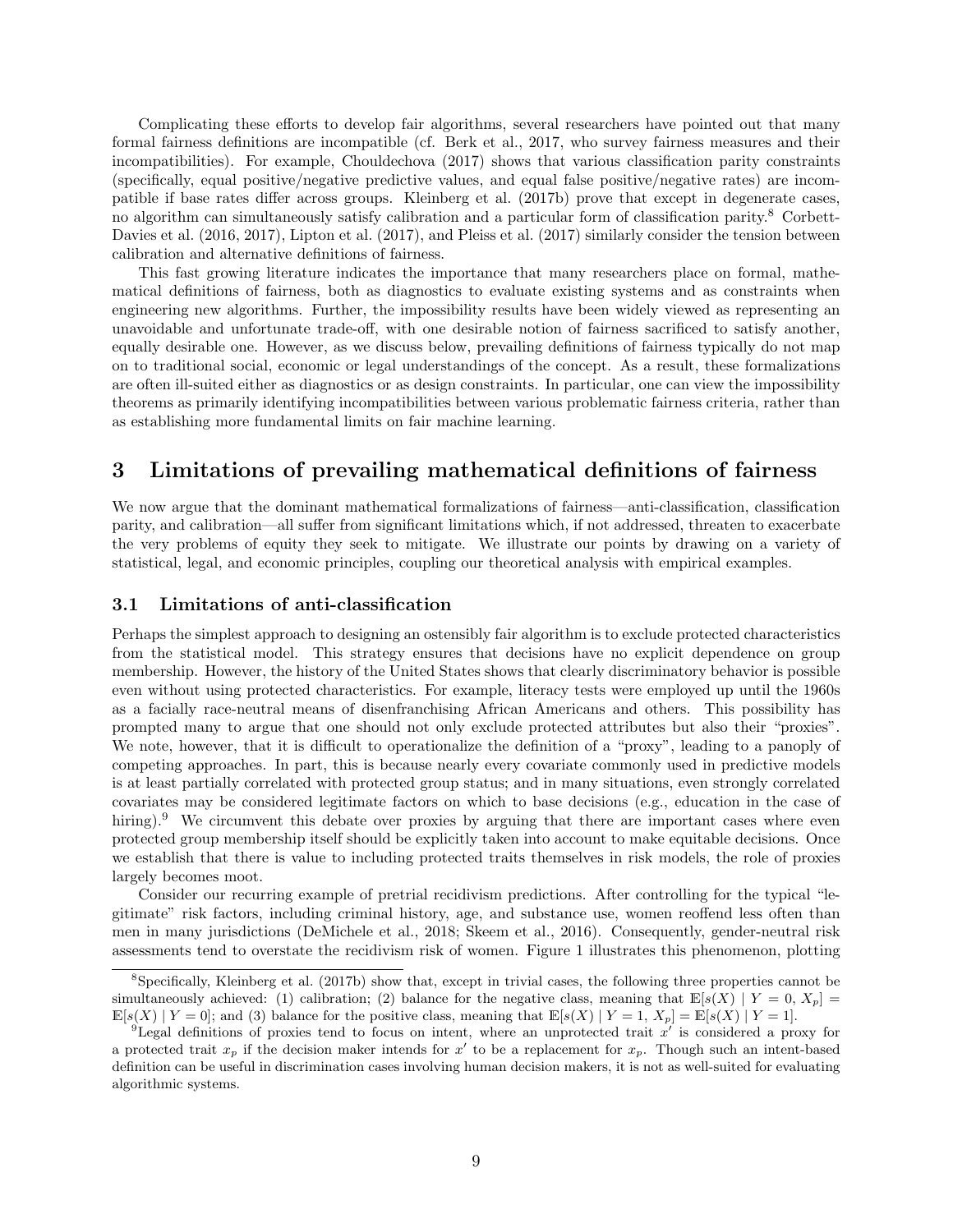<span id="page-9-0"></span>

Figure 1: The observed recidivism rate for men and women as a function of their (gender-neutral) COMPAS score, based on data from Broward County, Florida. Because women reoffend at lower rates than men with similar criminal histories, the gender-neutral COMPAS score overstates recidivism risk for women. If these risk estimates were used to make decisions, relatively low-risk women would be detained while higher-risk men were released. In this case, adhering to anti-classification would produce taste-based discrimination against female defendants.

the observed recidivism rate for men and women in Broward County, Florida as a function of their genderneutral COMPAS risk scores. In particular, women with a COMPAS score of seven recidivate less than 50% of the time, whereas men with the same score recidivate more than 60% of the time. Said differently, women with a score of seven recidivate about as often as men with a score of five, and this two-point differential persists across the range of scores. By acknowledging the predictive value of gender in this setting, one could create a decision rule that detains fewer people (particularly women) while achieving the same public safety benefits. Conversely, by ignoring this information and basing decisions solely on the gender-neutral risk assessments, one would be engaging in taste-based discrimination against women.

At least anecdotally, some judges recognize the inequities associated with gender-neutral risk scores, and mentally discount the stated risk for women when making pretrial decisions. Further, some jurisdictions, including the state of Wisconsin, combat this problem by using gender-specific risk assessment tools, ensuring that all judges have access to accurate risk estimates, regardless of an individual's gender. The Wisconsin Supreme Court recently affirmed this use of gender-specific risk assessment tools as "[promoting] accuracy that ultimately inures to the benefit of the justice system including defendants" [\(State v. Loomis, 2016\)](#page-24-12).[10](#page-9-1)

When gender or other protected traits add predictive value, excluding these attributes will in general lead to unjustified disparate impacts; when protected traits do not add predictive power, they can be safely removed from the algorithm. But we note one curiosity in the latter case. If protected attributes are not predictive, one could in theory build an accurate risk model using only examples from one particular group (e.g., white men). Given enough examples of white men, the model would learn the relationship between features and risk, which by our assumption would generalize to the entire population. This phenomenon highlights a tension in many informal discussions of fairness, with scholars advocating both for representative training data and for the exclusion of protected attributes. In reality, representative data are often most important precisely when protected attributes add information, in which case their use is arguably justified.[11](#page-9-2)

<span id="page-9-1"></span> $10$ The case examined the use of gender-specific risk assessment tools for sentencing decisions, though a similar logic arguably applies in the pretrial setting. We also note that Loomis challenged the use of gender on due process grounds. The court did not rule on the possibility of an equal protection violation, although it did write that "if the inclusion of gender promotes accuracy, it serves the interests of institutions and defendants, rather than a discriminatory purpose."

<span id="page-9-2"></span><sup>&</sup>lt;sup>11</sup>Representative data can help in two additional ways. First, a representative sample ensures that the full support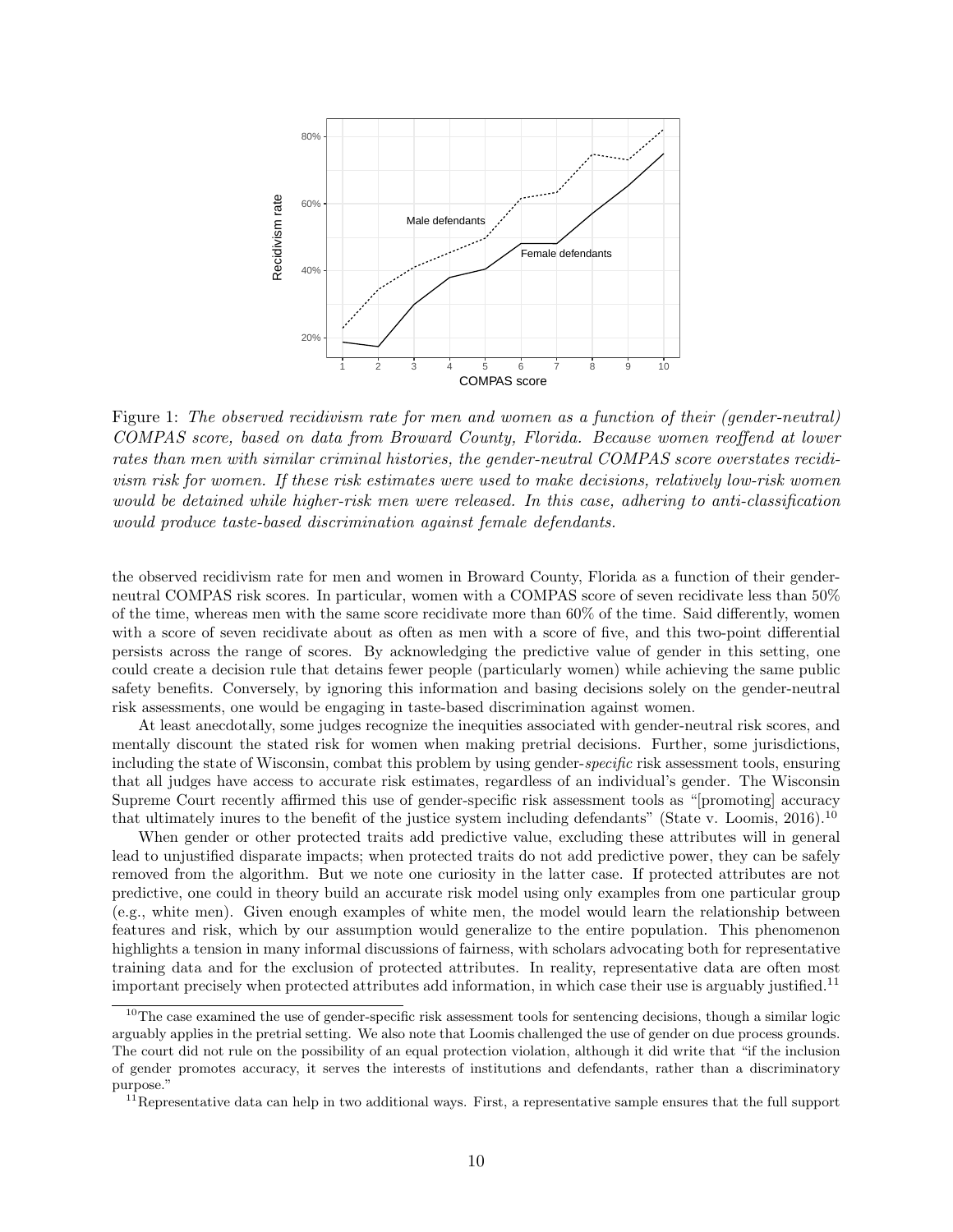<span id="page-10-1"></span>

Figure 2: Hypothetical risk distributions and a decision threshold (in the right-most plot). When risk distributions differ, infra-marginal statistics—like the precision and the false positive rate of a decision algorithm—also differ, illustrating the problem with requiring classification parity.

### <span id="page-10-2"></span>3.2 Limitations of classification parity

Classification parity is not strictly a single fairness criterion, but rather a family of criteria that includes many of the most popular mathematical definitions of fairness. Starting with some aggregate measure of algorithmic performance, classification parity requires that measure be equal across groups. Commonly, the measures of performance are computed from an algorithm's group-specific confusion matrix. For example, as noted above, [Angwin et al.](#page-20-1) [\(2016\)](#page-20-1) found that the COMPAS risk assessment tool had a higher false positive rate for black defendants in Broward County, and had a higher false negative rate for white defendants. These differences led the authors to argue that COMPAS was biased against black defendants. In response, the developers of COMPAS countered that false positive and negative rates were flawed measures of fairness; they instead advocated for ensuring equality in positive and negative predictive values across race, which COMPAS achieved [\(Dieterich et al., 2016\)](#page-21-15).[12](#page-10-0) All four metrics are derived from COMPAS's confusion matrices for black and white defendants, so arguments that some combination of them should be equalized are all arguments for some type of classification parity. Here we demonstrate that in fact all such statistics computed from a confusion matrix are problematic measures of fairness.

Risk distributions. To understand the problems with classification parity, we must first understand risk distributions. Recall that the (true) risk function is defined by  $r(x) = Pr(Y = 1 | X = x)$ . In the pretrial context, it is the probability that a defendant with observable features  $x$  will recidiviate if released. Let  $\mathcal{D}_A = \mathcal{D}(r(X) | X \in A)$  denote the distribution of  $r(X)$  over some subpopulation A. For example,  $\mathcal{D}_A$  may be the distribution of true risk among white defendants, or alternatively, the distribution of true risk among black defendants. Figure [2](#page-10-1) shows hypothetical risk distributions for two different groups. In the left-most plot, the two distributions have similar variances but different means; in the center plot, the distributions have the same mean but different variances. In general, we would expect any two groups—defined by race, gender, or any other attributes—to have risk distributions with different means and with different variances.

By the law of iterated expectations, the mean of  $\mathcal{D}_A$  equals  $Pr(Y = 1 | X \in A)$ . In the pretrial case, the

of features is present at training time. We note, though, that one might have adequate support even without a representative sample in many real-world settings, including criminal justice applications, particularly when models are trained on large datasets and the feature space is relatively low dimensional. Second, a representative sample can help with model validation, allowing one to assess the potential effects of group imbalance on model fit. In particular, without a representative sample, it can be difficult to determine whether a model trained on a single group generalizes to the entire population.

<span id="page-10-0"></span> $12$ [Dieterich et al.](#page-21-15) [\(2016\)](#page-21-15) also consider equality of AUC across race groups, a form of classification parity that they call "accuracy equity", which is approximately satisfied by COMPAS. We note that some authors use "calibrated" to describe decisions  $d(X) \in \{0,1\}$  that produce equal positive and negative predictive values (i.e., where  $Pr(Y = 1)$  $d(X), X_p) = Pr(Y = 1 | d(X))$ . Our definition of calibration—which is more common in the literature—applies to scores, not decisions, although the two definitions are equivalent if the score is binary and  $s(X) = d(X)$ . Thresholding a calibrated, multi-valued score will not, in general, result in a decision that produces equal positive and negative predictive values (see Section [3.3\)](#page-15-0).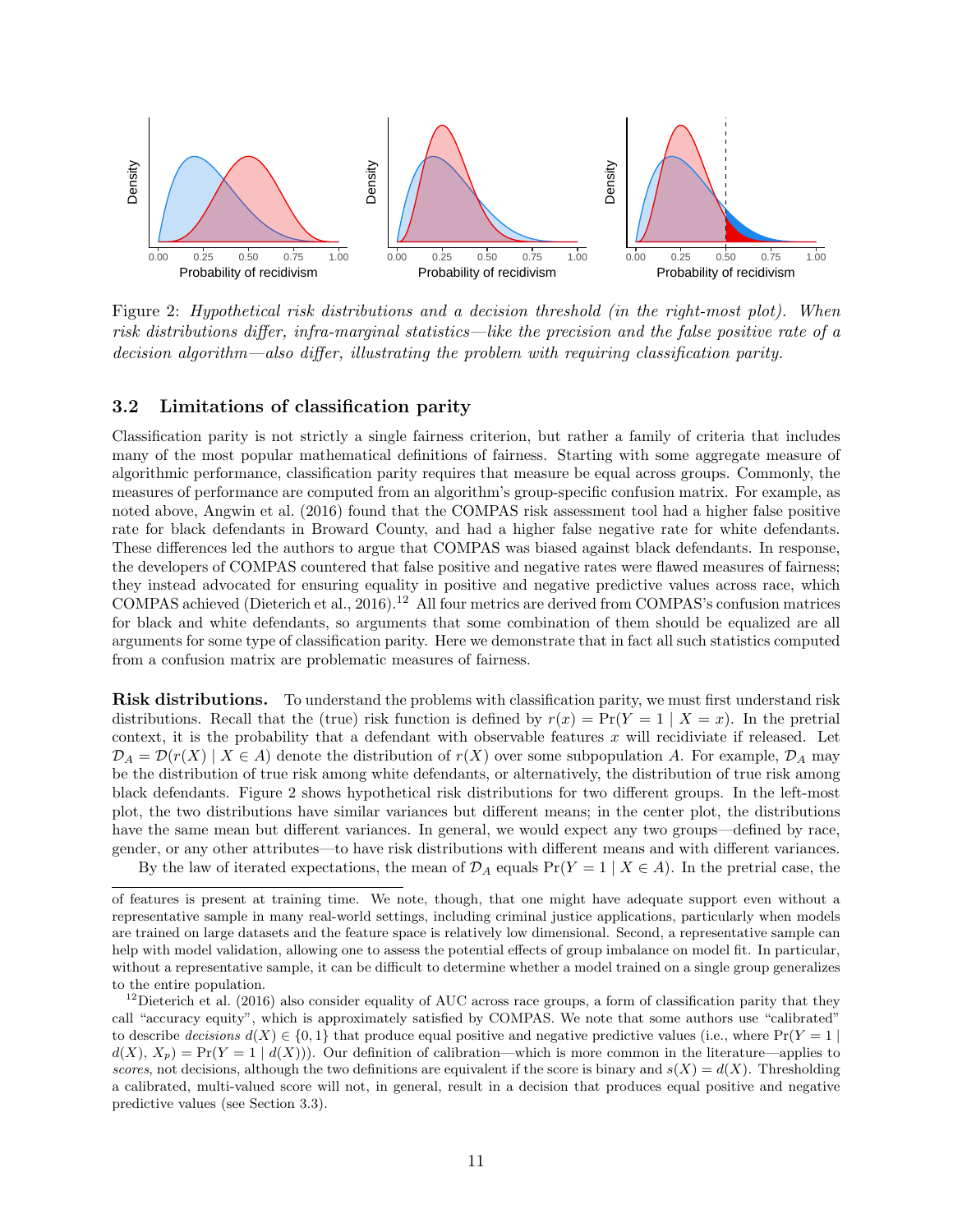mean of a group's risk distribution is the group's overall rate of recidivism if all members of the group were released. As a result of this property, if two groups have different base rates, their risk distributions will necessarily differ, regardless of which features  $x$  are used to compute risk. The shape of the risk distribution about its mean depends entirely on the selection of features  $x$ ; specifically, it depends on how well these features predict the outcome. Roughly, if risk is strongly related to the outcome,  $\mathcal{D}_A$  will have most of its mass near zero and one (i.e., it will have high variance), while if the features are not particularly informative then most of the mass will lie near its mean.

As discussed in Section [2.3,](#page-5-2) the utility-maximizing decision rule is one that applies a threshold to the risk scores. In the pretrial setting, for example, one might detain all defendants above a certain risk level. Starting from any other decision algorithm, one could switch to a threshold rule and detain fewer defendants while achieving the same public safety benefits. In this sense, threshold rules are the unique rules that do not lead to unjustified disparate impacts, and hence satisfy strong legal and economic notions of fairness.

Given a risk distribution and a threshold, nearly every quantity of interest in algorithmic fairness can be computed, including all measures based on a confusion matrix, the area under the ROC curve (AUC), and the average risk of individuals for whom  $Y = 0$  (i.e., the "generalized false positive rate" proposed by [Kleinberg et al., 2017b\)](#page-23-10).<sup>[13](#page-11-0)</sup> For example, as illustrated in the right-most plot of Figure [2,](#page-10-1) the proportion of people labeled positive is the fraction of the distribution to the right of the threshold; and the precision of a classifier is the conditional mean of the distribution to the right of the threshold. Furthermore, since the risk distribution is fully defined by the choice of features and outcomes, these quantities are determined as soon as  $X, Y$ , and  $t$  are chosen. Importantly, Y and  $t$  are generally constrained by policy objectives, and X is typically constrained by the available data, so there is often little room for algorithm designers to alter the risk distribution.

The problem of infra-marginality. With this background, we now describe the limitations of classification parity. Because the risk distributions of protected groups will in general differ, threshold-based decisions will typically yield error metrics that also differ by group. This fact is visually apparent in Figure [2](#page-10-1) (right-most plot) for one such metric, the precision of the classifier. Because the tails of the distributions differ across groups, one can visually see that the precision also differs across groups. The same discrepancy occurs for false positive rate—and for every other common error metric—though not all of these are as easily visualized.

This general phenomenon is known as the problem of *infra-marginality* in the economics and statistics literatures, and has long been known to plague tests of discrimination in human decisions [\(Ayres, 2002;](#page-20-2) [Simoiu](#page-24-1) [et al., 2017\)](#page-24-1). In short, the most common legal and economic understandings of fairness are concerned with what happens at the *margin* (e.g., whether the same standard is applied to all individuals). What happens at the margin also determines whether decisions maximize social welfare, with the optimal threshold set at the point where the marginal benefits equal the marginal costs. However, popular error metrics assess behavior away from the margin, hence they are called *infra*-marginal statistics. As a result, when risk distributions differ, standard error metrics are often poor proxies for individual equity or social well-being.

To the extent that error metrics differ across groups, that tells us more about the shapes of the risk distributions than about the quality of decisions. In particular, it is hard to determine whether differences in error rates are due to discrimination or to differences in the risk distributions. This phenomenon is shown in Figure [3,](#page-12-0) which plots precision and false positive rate as a function of a group's base rate and the AUC of the group's risk scores. The figure was generated by assuming risk scores follow a discriminant distribution [\(Pierson et al., 2018\)](#page-23-13), a type of logit-normal mixture that is well-suited to modeling risk distributions because it is naturally parameterized in terms of its mean and AUC. At a given threshold, both the precision and false positive rate increase with the base rate, with the false positive rate particularly sensitive to changes in the base rate. Further, for a fixed AUC and base rate, the false positive rate decreases in the threshold. As a result, a higher false positive rate for one group relative to another may either mean that the higher false positive rate group faces a lower threshold, indicating discrimination, or, alternatively, that the group has a higher base rate. Precision, in contrast, increases with the threshold, holding the AUC and base rate fixed. Accordingly, a lower precision for one group may either mean that the group faces a lower threshold

<span id="page-11-0"></span> $13$ The latter quantities—AUC and generalized false positive rate—depend only on the risk distribution and do not require a threshold.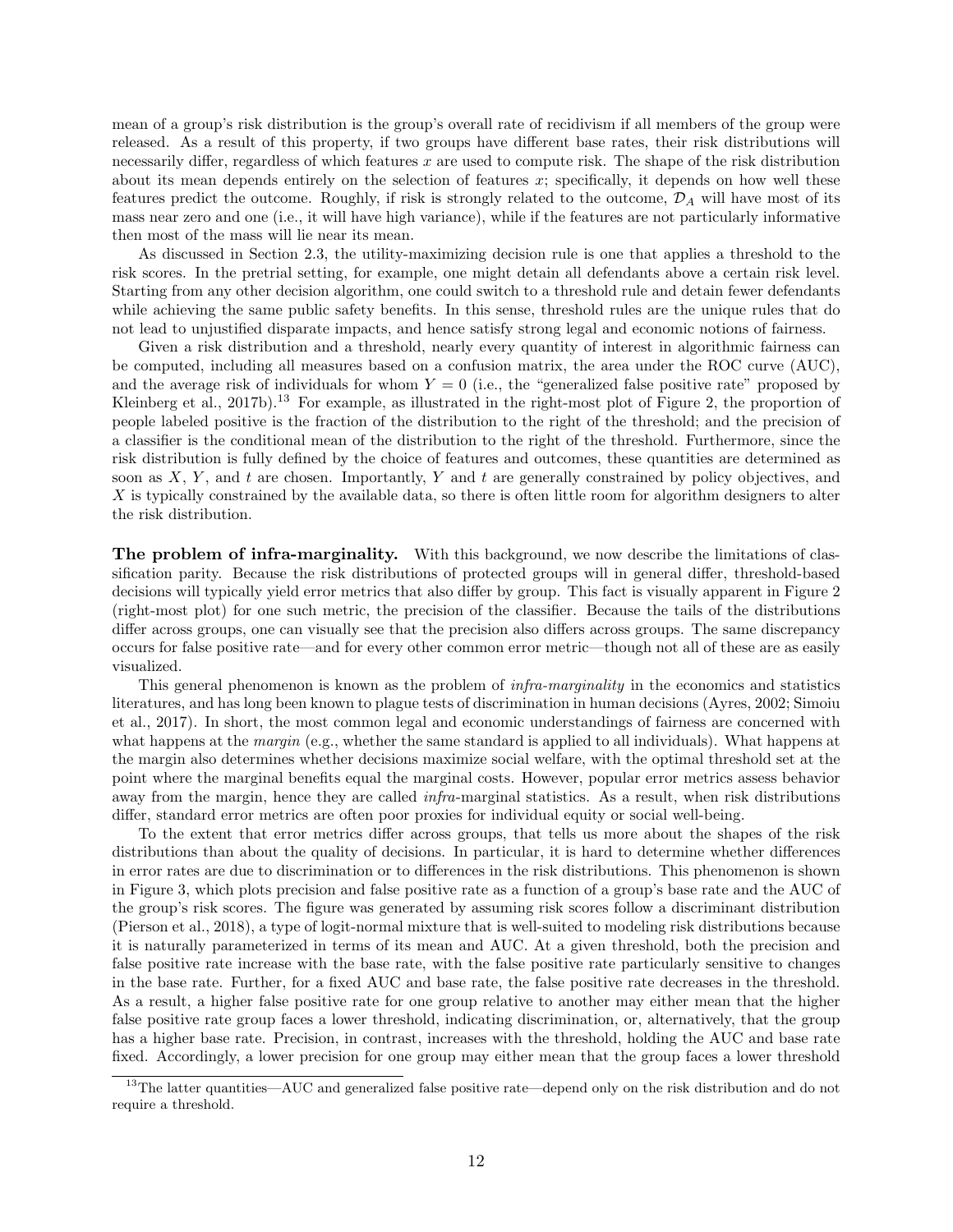<span id="page-12-0"></span>

Figure 3: The effect of different risk distributions on precision and false positive rate. At a given decision threshold, the metrics can differ dramatically depending on a group's risk distribution, parameterized here by base rate and AUC. This phenomenon illustrates the problem of infra-marginality, in which common error metrics are poor proxies for taste-based discrimination.

or that the group has a lower base rate.

Infra-marginality in practice. The problem of infra-marginality is not merely a hypothetical possibility. Figure [4](#page-13-0) shows estimated risk of violent recidivism for white and black defendants based on the Broward County COMPAS data [\(Larson et al., 2016\)](#page-23-14). These distributions were generated by fitting an elastic net that predicts future arrests for violent offenses using all features in the dataset, including the original COMPAS risk scores designed to predict violent criminal activity. As in the stylized distributions of Figure [2,](#page-10-1) the empirical distributions plotted in Figure [4](#page-13-0) differ considerably across groups. Consequently, threshold rules—which hold all individuals to the same standard—violate classification parity.

One might attribute differences in the estimated risk distributions in Figure [4](#page-13-0) to problems with the statistical risk algorithm or with the dataset on which it was trained. But we caution against that conclusion. As noted above, when base rates of violent recidivism differ across groups, the true risk distributions will necessarily differ as well—and this difference persists regardless of which features are used in the prediction. The empirical data suggest that 21% of black defendants in Broward County are rearrested for violent offences, compared to 12% of white defendants. Though these rearrest rates are only approximations of the true, unobserved recidivism rate (a point we discuss in Section [4\)](#page-16-0), they do suggest that there are indeed real differences between the two subpopulations. Of course, differences in recidivism rates are themselves a product of past social and economic discrimination. That fact, however, does not mean that statistical estimates of current, individual-level risk are inaccurate, or that better policy outcomes could be achieved by altering risk scores to satisfy classification parity. Policymakers may strive to reduce group differences, and they may debate the appropriate course of action to accomplish that goal, but we believe it would be misleading to characterize an algorithm or its training data as unfair for accurately identifying existing statistical patterns.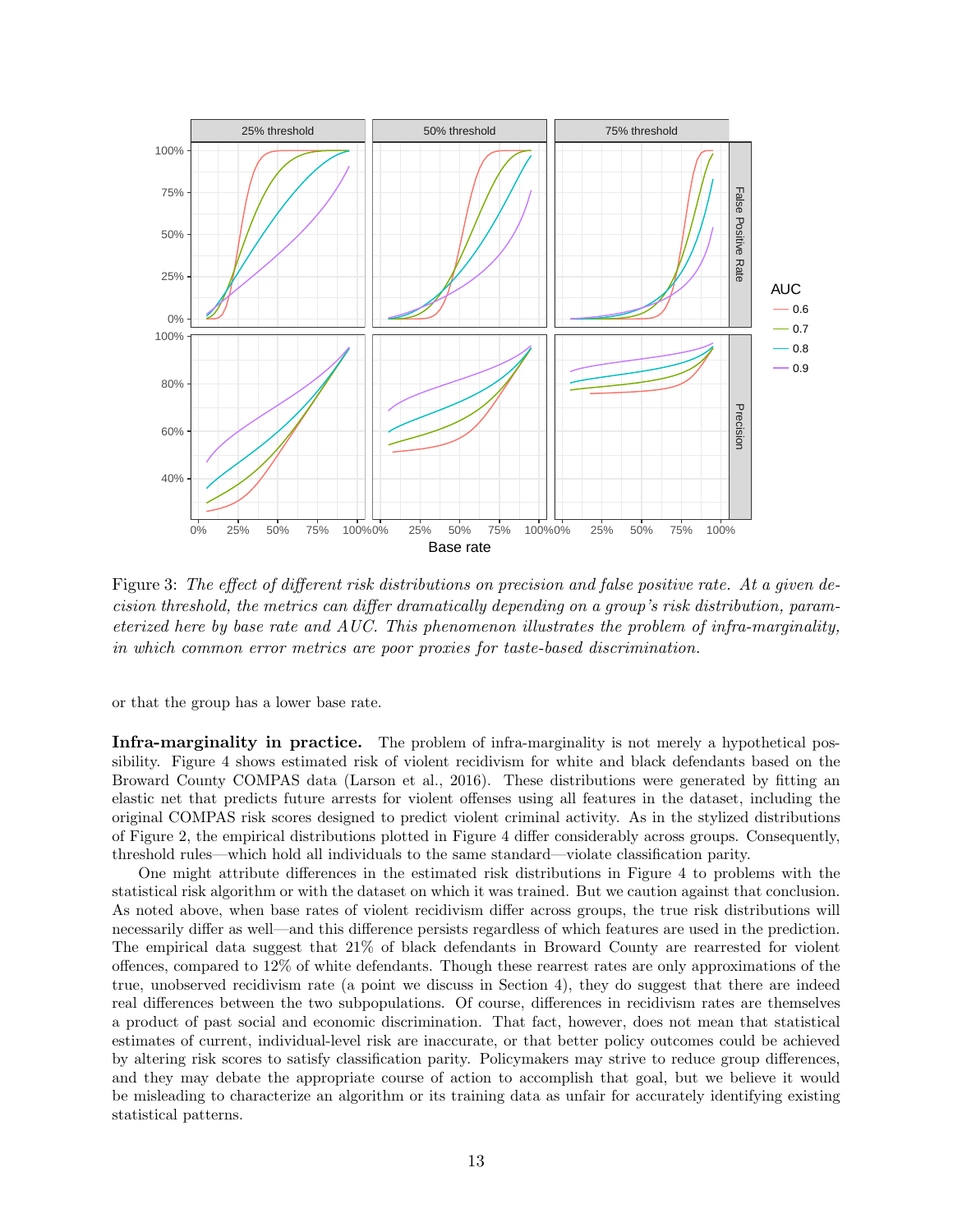<span id="page-13-0"></span>

Figure 4: Estimated distributions of violent recidivism risk for white and black defendants in the COMPAS dataset [\(Larson et al., 2016\)](#page-23-14). Because the shapes of the risk distributions differ, threshold decisions necessarily mean that metrics like false positive rate also differ, illustrating the inherent problems with those metrics as measures of fairness.

The effect of classification parity on group well-being. When risk distributions differ, enforcing classification parity can often decrease utility for all groups. Under relatively mild assumptions, [Corbett-](#page-21-11)[Davies et al.](#page-21-11) [\(2017\)](#page-21-11) show that the optimal way to achieve classification parity is by setting different decision thresholds for different groups. Specifically, they show that among all decision rules that satisfy parity of false positive rates, utility (as defined in Section [2.3\)](#page-5-2) is maximized by implementing group-specific decision thresholds. They similarly show that such multiple-threshold rules maximize utility among all algorithms satisfying demographic parity, though the optimal thresholds for satisfying demographic parity will in general differ from those necessary to optimally satisfy parity of false positive rates. Most importantly, the thresholds required to optimally satisfy these classification parity constraints will typically differ from the optimal thresholds for any community. Thus, requiring classification parity (or even approximate parity) can hurt majority and minority groups alike.

Consider, for example, the risk distributions from Broward County depicted in Figure [4,](#page-13-0) where we suppose that the vertical line at 25% is the utility-maximizing detention threshold (i.e., we suppose that  $c_{\text{det}}/b_{\text{crime}} = 0.25$ , meaning that society is willing to detain four individuals to prevent one additional violent crime). Then the utility-maximizing way to equalize false positive rates is by setting a 31% threshold for black defendants and a 17% threshold for white defendants. Likewise, the optimal way to achieve demographic parity is by setting a 31% threshold for black defendants and a 16% threshold for white defendants. In either case, whites face an overly strict detention threshold. Moreover, if the costs of releasing a high-risk defendant mostly fall on members of that defendant's community (e.g., when violent crime in a community is mostly committed by members of that community), then black communities experience harms due to an overly lenient detention threshold. In this example, members of both groups could be made better off by relaxing the requirement that the decisions satisfy classification parity. Importantly, this scenario is not a corner case designed to highlight the limitations of classification parity, nor is it a result of our assumption that the optimal threshold is 25%. When risk distributions differ, classification parity is typically costly to all groups, regardless of how society balances the relative costs of crime and detention.

Additional misconceptions about false positive rates. We conclude our discussion of classification parity by highlighting two popular misconceptions specific to equalizing false positive rates. First, one might believe that a difference in group-level false positive rates indicates an informational disparity. In our pretrial example, this view suggests that the higher observed false positive rate for black defendants relative to whites results from using less predictive features for blacks. Accordingly, some have argued that requiring parity of false positive rates creates an incentive for algorithm designers to collect better information on the higher error-rate group—black defendants in this case [\(Hardt et al., 2016\)](#page-22-7).

While this argument is intuitively appealing, it is again important to consider the shape of risk distributions. As discussed above, risk distributions differ whenever base rates differ, regardless of the features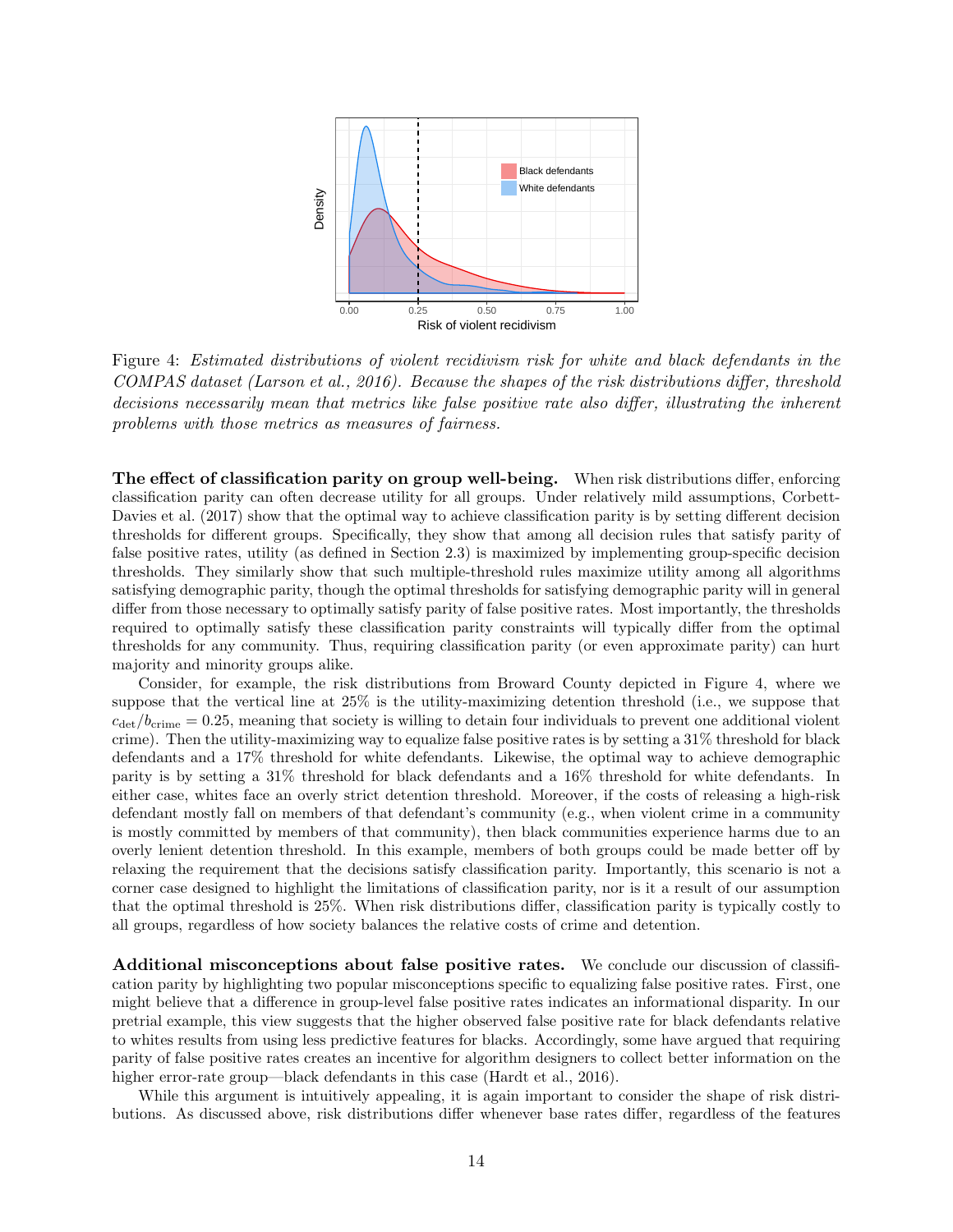<span id="page-14-2"></span>

Figure 5: False positive rates are a poor proxy of the predictive power of features, as measured by AUC. By ignoring observable differences between low and high-risk black defendants, one simultaneously lowers AUC and false positive rates. In this case, parity of false positive rates is achieved when the risk scores for black defendants are barely better than random, with an AUC of 0.57.

collected, and so one would expect false positive rates to differ even when predictions are based on high-quality information.<sup>[14](#page-14-0)</sup> Indeed, in the pretrial example in Figure [4,](#page-13-0) the AUC of predictions for black defendants  $(0.76)$ is slightly higher than the AUC for whites (0.75), despite the much higher false positive rate for black defendants.[15](#page-14-1) Further, degrading predictions can, in certain circumstances, lower a group's false positive rate. This phenomenon is illustrated in Figure [5,](#page-14-2) which shows how false positive rate changes as we reduce the predictive quality of risk estimates for black defendants. Specifically, we degrade predictions by combining progressively larger subgroups of low-risk and high-risk black defendants, and then assigning them new risk scores equal to the average risk of the combined subgroups. This transformation is tantamount to ignoring information that could be used to tease apart the defendants. As a result, the risk distribution of black defendants becomes increasingly concentrated around its mean, lowering the proportion of defendants—both those who would have reoffended and those who would not have—above the decision threshold. (As in Figure [4,](#page-13-0) we fix the decision threshold at 25%.) We find that false positive rates are equalized when the black risk scores are barely better than random, with an AUC of 0.57. Importantly, those black defendants who are ultimately detained when we achieve false positive rate parity are not the riskiest ones—they are simply unlucky.

A second misconception is that the false positive rate is a reasonable proxy of a group's aggregate wellbeing, loosely defined. As above, however, this belief ignores the close relationship between false positive rates and risk distributions. Suppose, hypothetically, that prosecutors start enforcing low-level drug crimes that disproportionately involve black individuals, a policy that arguably hurts the black community. Further suppose that the newly arrested individuals have low risk of violent recidivism, and thus are released pending trial. This stylized policy change alters the risk distribution of black defendants, adding mass to the left-hand tail. As a result, the false positive rate for blacks would decrease. To see this, recall that the numerator of the false positive rate (the number of detained defendants who do not reoffend) remains unchanged while the denominator (the number of defendants who do not reoffend) increases. Without considering the distribution of risk—and in particular, the process that gave rise to that distribution—false positive rates can be a misleading measure of fairness.

<span id="page-14-0"></span><sup>&</sup>lt;sup>14</sup>A classifier that perfectly predicts outcomes would have a false positive rate of zero, and one would thus achieve error-rate parity even if groups have different base rates. In general, though, when there are differences in base rates, there are also differences in false positive rates.

<span id="page-14-1"></span><sup>&</sup>lt;sup>15</sup>Like the other error-rate metrics we have discussed, AUC is closely tied to the shape of a group's risk distribution, and we would thus expect AUC to in general differ across groups. Nevertheless, because AUC naturally adjusts for differences in base rates, it is arguably a reasonable—if imperfect—measure of aggregate predictive performance.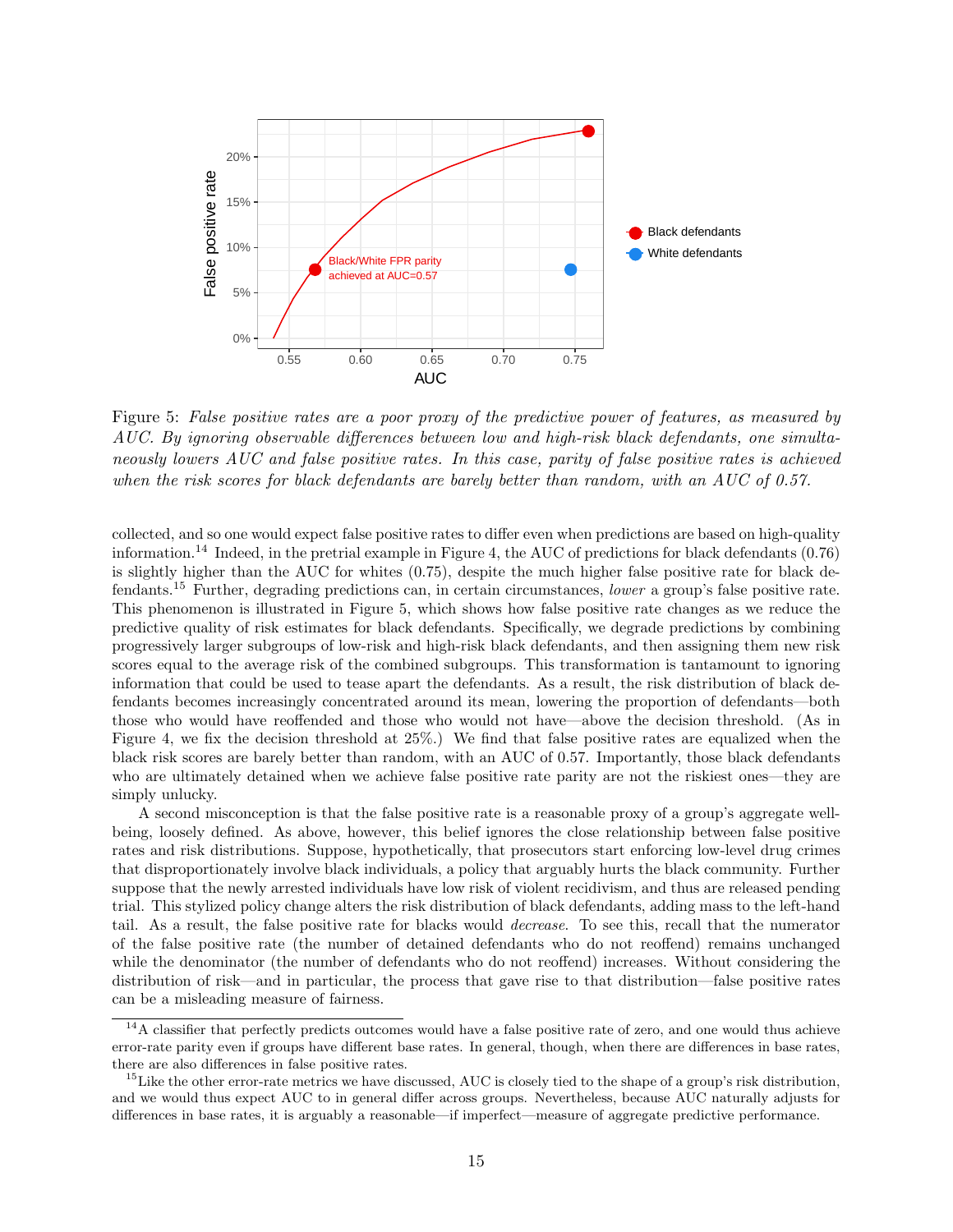<span id="page-15-2"></span>

Figure 6: Calibration is not sufficient to prevent discrimination. Starting from the true risk distribution (in blue), one can pair low-risk and high-risk individuals to produce new, calibrated scores (in red) that are concentrated around the group mean. In this manner, a decision maker can alter the proportion of individuals that lie above the decision threshold.

### <span id="page-15-0"></span>3.3 Limitations of calibration

When criminologists and practitioners develop or audit a risk assessment tool, they typically check that risk scores are calibrated [\(Danner et al., 2016;](#page-21-16) [DeMichele et al., 2018;](#page-21-14) [Flores et al., 2016;](#page-22-12) [Skeem and Lowenkamp,](#page-24-2) [2016\)](#page-24-2). Calibration ensures that risk scores  $s(x)$  mean the same thing for all protected groups—for example, that white and black defendants given a risk score of 7 indeed recidivate at comparable rates. Without this property, it is unclear how  $s(x)$  can be said to quantify risk at all. However, while important, calibration is insufficient to ensure that risk scores are accurate or that decisions are equitable.

To see this, imagine a bank that wants to discriminate against black applicants. Further suppose that: (1) within zip code, white and black applicants have similar default rates; and (2) black applicants live in zip codes with relatively high default rates. Then the bank can surreptitiously discriminate against blacks by basing risk estimates only on an applicant's zip code, ignoring all other relevant information. Such scores would be calibrated (white and black applicants with the same score would default equally often), and the bank could use these scores to justify denying loans to nearly all black applicants. The bank, however, would be sacrificing profit by refusing loans to creditworthy black applicants,[16](#page-15-1) and is thus engaged in taste-based discrimination. This discriminatory lending strategy is indeed closely related to the historical (and illegal) practice of redlining, and illustrates the limitations of calibration as a measure of fairness.

This redlining example can be generalized by directly altering a group's risk distribution. As in Section [3.2](#page-10-2) above, we can aggregate low-risk and high-risk individuals and re-assign them risk scores equal to the group average. This procedure results in calibrated scores having a distribution that is concentrated around the group mean, as shown in Figure [6.](#page-15-2) Depending on where the mean lies relative to the decision threshold, this process can be used to change the number of individuals receiving positive or negative classifications. For example, assuming that the average minority bank applicant would not qualify for a loan, one could discriminate against minorities by altering the minority risk distribution to be concentrated around its mean, as in the redlining example above. Alternatively, assuming that the average white defendant is relatively low risk, one could discriminate against minorities by concentrating the white distribution around its mean, ensuring that no white defendants are detained. These examples illustrate the importance of considering all available data when constructing statistical risk estimates; assessments that either intentionally or inadvertently ignore predictive information may facilitate discriminatory decisions while satisfying calibration.

<span id="page-15-1"></span><sup>&</sup>lt;sup>16</sup>These applicants are creditworthy in the sense that they would have been issued a loan had the bank used all the information it had available to determine their risk.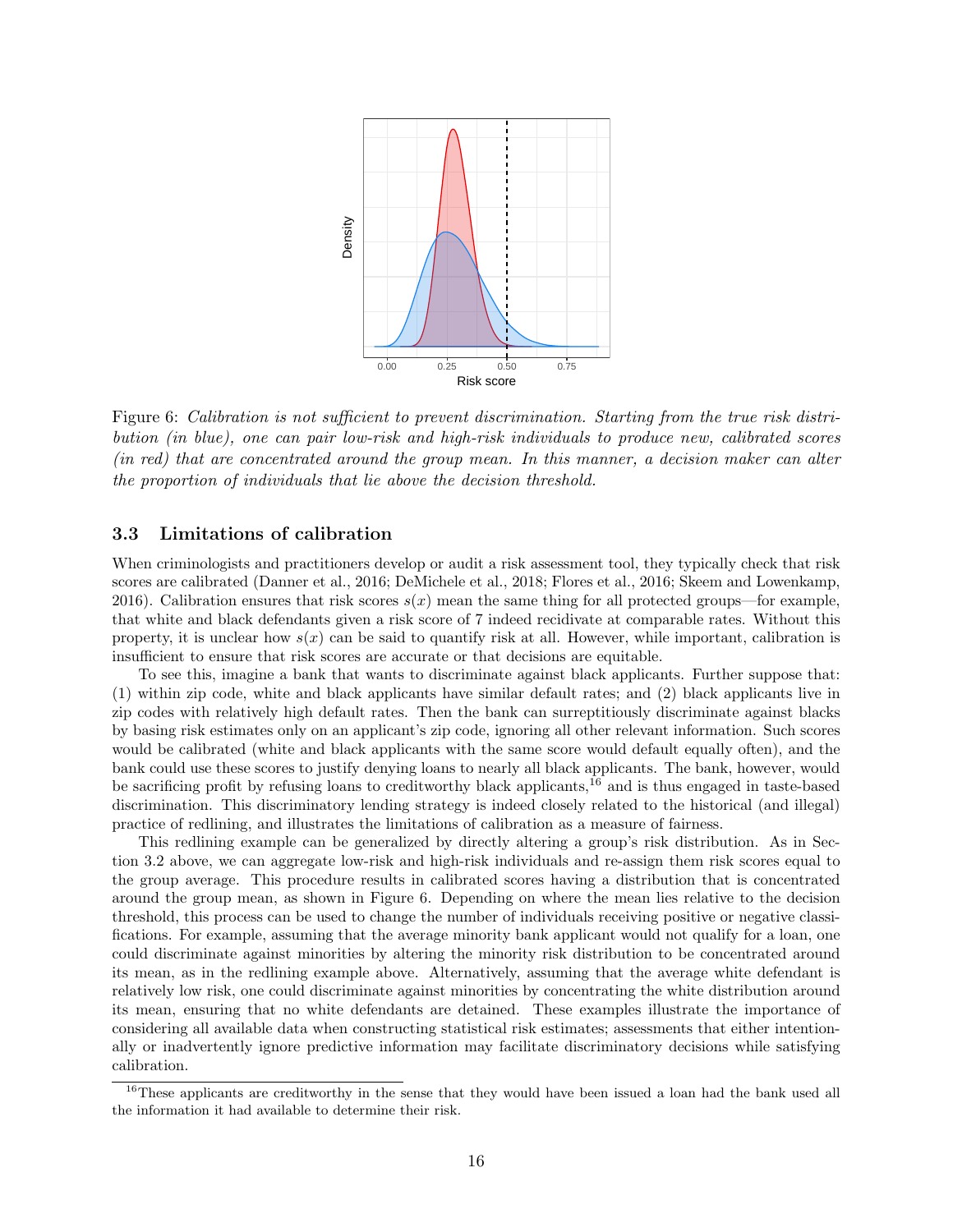<span id="page-16-2"></span>

Figure 7: Discriminating using calibrated, coarsened scores. The left panel shows the risk distributions for two groups, and the group-specific thresholds used to define the three risk categories. The right panel shows that these categories are calibrated. However, by detaining only defendants in the "high risk" category (those above the dotted thresholds in the left panel), the decision maker has successfully discriminated against the red group, who face a lower threshold than defendants from the blue group; in this case, there are red defendants who are detained while equally-risky blue defendants are released.

In practice, it is common for risk assessments to be reported on a discrete scale (e.g., "low", "medium", or "high") rather than as real-valued probability estimates. Although this strategy may aid interpretation by human decision makers, it further complicates the role of calibration in assessing fairness. One sensible way to create discrete risk categories is to bin the underlying continuous probability estimates. Applying a threshold at any point on the discrete scale is then equivalent to thresholding the true risk, ensuring that no taste-based discrimination is present. However, when risk distributions differ and the number of categories is small, this strategy will typically not produce scores that are calibrated on the discrete scale—a phenomenon akin to the problem of infra-marginality.[17](#page-16-1) In the extreme case—where risk scores are coarsened into just two categories, "low" and "high"—calibration on the discrete scale is equivalent to requiring a form of classification parity (specifically, both parity of positive predictive values and parity of negative predictive values), and is problematic for the same reasons. For example, Figure [7](#page-16-2) shows how calibrated, discrete scores can mask taste-based discrimination, where different thresholds are used to bin individuals into risk categories. One must accordingly be careful when assessing the calibration of discretized risk scores.

### <span id="page-16-0"></span>4 Open challenges for designing equitable algorithms

We have thus far focused on the shortcomings of mathematical definitions of fairness, but it is equally important to identify a path forward, both for researchers and for policymakers. Unfortunately, there is no simple procedure or metric to ensure algorithmic decisions are fair. We can, however, enumerate some of the key principles and challenges for designing equitable algorithms. We specifically focus here on four broad issues: (1) measurement error; (2) sample bias; (3) model form, including model interpretability; and (4) externalities and equilibrium effects.

Measurement error. In our above discussion, we have assumed that algorithmic decisions are based on an individual's true risk  $r(x) = Pr(Y = 1 | X = x)$ , a condition that implicitly requires that we have accurate measures of both  $y$  and  $x$ . We call measurement errors in these quantities *label bias* and *feature* 

<span id="page-16-1"></span> $17$ Note, however, that the miscalibration produced by this strategy will never exceed one unit on the discrete scale; members of every group in a given risk category will always be riskier on average than members of any group in a lower risk category. Thus, COMPAS's 2-point gender miscalibration shown in Figure [1](#page-9-0) is still problematic even though we should not in general expect perfect calibration when risk is converted into deciles.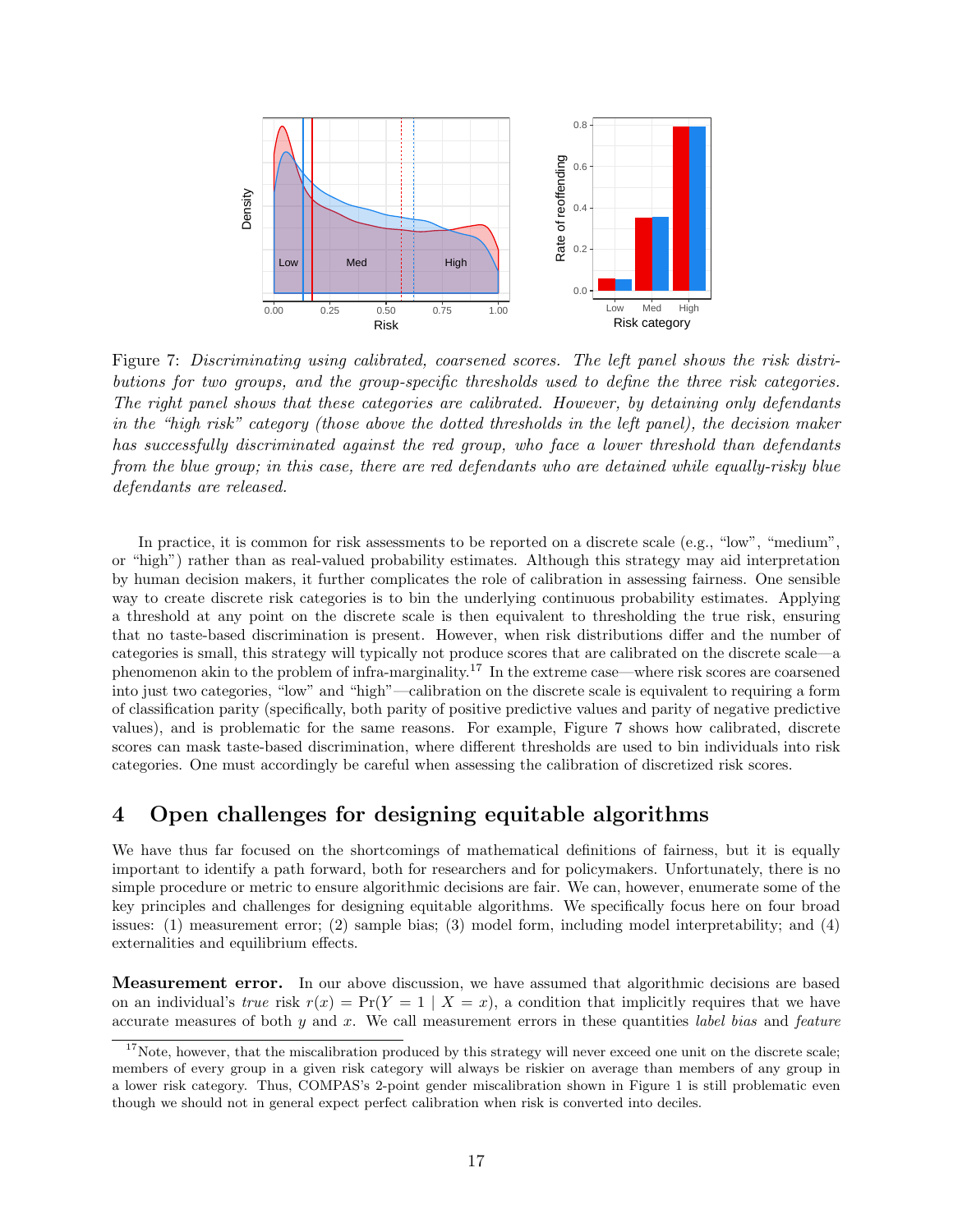bias, respectively, and address them both in turn below. We argue that label bias often poses significant challenges to constructing equitable risk scores, and indeed label bias is perhaps the most serious obstacle facing fair machine learning. Feature bias, however, can often be dealt with more easily in practice, though complications still remain.

In our running pretrial example, we take  $y$  to indicate whether a given defendant would commit a violent crime if released. But there are two key difficulties with this assumption. First, though we might want to measure violent crime conducted by defendants awaiting trial, we typically only observe crime that results in a conviction or an arrest. These observable outcomes, however, are imperfect proxies for the underlying criminal act. Further, heavier policing in minority neighborhoods might lead to black and Hispanic defendants being arrested, and later convicted, more often than whites who commit the same offense [\(Lum and Isaac, 2016\)](#page-23-15). Poor outcome data might thus cause one to systematically underestimate the risk posed by white defendants. The second, related, issue is that  $y$  is a *counterfactual* outcome; it denotes what would have happened had a defendant been released. In reality, we only observe what happened conditional on the judge's actual detention decision.

There are no perfect solutions to the general problem of label bias. However, at least in certain applications, one can mitigate these tricky statistical issues. For example, criminologists have found that arrests for violent crime—as opposed to drug crime—may not in fact suffer from substantial racial bias.[18](#page-17-0) In particular, [Skeem and Lowenkamp](#page-24-2) [\(2016\)](#page-24-2) note that the racial distribution of individuals arrested for violent offenses is in line with the racial distribution of offenders inferred from victim reports, and is also in line with self-reported offending data. In other cases, like lending, where one may seek to estimate default rates, the measured outcome (e.g., failure to pay) corresponds exactly to the event of interest. Even the problem of estimating counterfactuals can be partially addressed in many applications. In the pretrial setting, [Angwin et al.](#page-20-1) [\(2016\)](#page-20-1) measure recidivism rates in the first two-year period during which a defendant is not incarcerated; this is not identical to the desired counterfactual outcome—since the initial detention may be criminogenic, for example—but it seems like a reasonable estimation strategy. Further, unaided human decisions often exhibit considerable randomness, a fact that can be exploited to facilitate statistical estimation of counterfactual outcomes [\(Jung et al., 2017;](#page-22-13) [Kleinberg et al., 2017a\)](#page-23-16). More generally, a spate of recent work at the intersection of machine learning and causal inference [\(Hill, 2011;](#page-22-14) [Jung et al., 2018;](#page-22-15) [Mullainathan and Spiess, 2017\)](#page-23-17) offers hope for more gains in counterfactual estimation.

We next turn to measurement errors in the predictors  $x$ . As alluded to above, minorities who commit drug crimes are more likely to be arrested than whites who commit the same offenses [\(Ramchand et al.,](#page-24-13) [2006\)](#page-24-13). Consequently, when past criminal behavior is inappropriately used to predict future activity, such feature bias can skew risk estimates. Suppose, for example, that true risk increases monotonically in the number of past drug sales one has *committed*, and further suppose that one uses arrests for past drug sales as a proxy for those committed transactions. Now consider a white and black defendant who have carried out the same number of drug sales, and who accordingly have similar true risk. Because the black defendant is likely to have had more drug arrests, he would (incorrectly) be rated higher risk than the white defendant, illustrating the problem of feature bias. Fortunately, in the absence of label bias (i.e., measurement error in y), such feature bias is statistically straightforward to address. Specifically, one can include group membership (e.g., race and gender) in the predictive model itself, or alternatively, one can fit separate risk models for each group. In this manner—and under the assumption that  $y$  is accurately measured—the statistical models would automatically learn to appropriately weight predictors according to group membership. For example, when predicting violent recidivism, a model might learn to down-weight past drug arrests for black defendants.

Such measurement error in x is closely related to what [Ayres](#page-20-2) [\(2002\)](#page-20-2) calls *subgroup validity*, the property that features are equally predictive across groups. However, subgroup validity is a more general phenomenon, as the relationship between x and  $y$  may plausibly differ across group even when predictors and labels are

<span id="page-17-0"></span><sup>18</sup>[D'Alessio and Stolzenberg](#page-21-2) [\(2003\)](#page-21-2) find evidence that white offenders are even somewhat more likely than black offenders to be arrested for certain categories of crime, including robbery, simple assault, and aggravated assault. Measurements of minor criminal activity, like drug offenses, are more problematic. For example, there is evidence that drug arrests in the United States are biased against black and Hispanic individuals, with minorities who commit drug crimes substantially more likely to be arrested than whites who commit the same offenses [\(Ramchand et al.,](#page-24-13) [2006\)](#page-24-13). Although this pattern is well known, many existing risk assessment tools still consider arrests or convictions for any new criminal activity—including drug crimes—which may lead to biased estimates.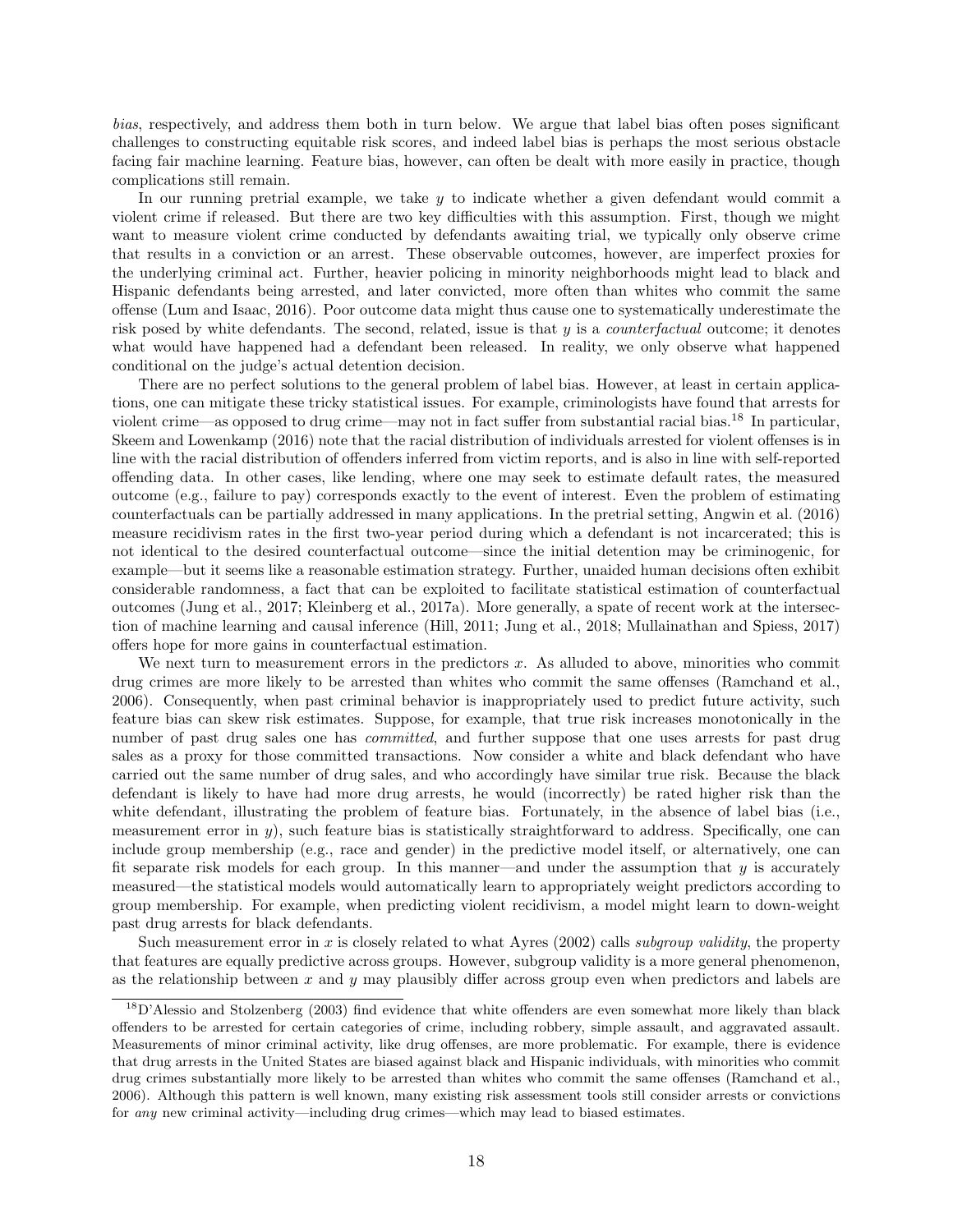accurately measured. For example, among defendants with (truly) similar past criminal behavior, men and women may in fact recidivate at different rates. As with feature bias, a simple statistical solution to this problem is to explicitly account for group membership when estimating risk. As discussed in Section [3.1,](#page-8-3) some jurisdictions indeed apply gender-specific risk models to address this issue. It is also common for algorithm designers to exclude features with differential predictive power [\(Danner et al., 2015\)](#page-21-17). However, while perhaps a reasonable strategy in practice, we note that discarding information may inadvertently lead to the redlining effects mentioned in Section [3.3.](#page-15-0)

We note one final complication with measuring labels and features. In many settings, and one may be able to gather better data with greater investment of time and money. For example, recidivism predictions might be improved by collecting more comprehensive information on a defendant's criminal history, a process that is often costly and requires coordinating with multiple jurisdictions. In theory, this additional information may lead to welfare gains, and policymakers must accordingly evaluate the relative costs and benefits to all groups of exerting this extra effort when designing algorithms. In practice, there is often diminishing returns to information, with a relatively short list of key features providing most of the predictive power [\(Jung et al.,](#page-22-13) [2017\)](#page-22-13), at least partially mitigating this concern.

**Sample bias.** In addition to addressing measurement error, it is important to minimize sample bias when constructing risk scores. Ideally, one should train algorithms on datasets that are representative of the populations on which they are ultimately applied. Though this is often challenging in practice, failure to do so can lead to unintended, and potentially discriminatory, consequences. For example, [Buolamwini and](#page-21-3) [Gebru](#page-21-3) [\(2018\)](#page-21-3) found that commercial facial analysis tools struggle to correctly classify the gender of darkskinned individuals—and of dark-skinned women in particular—a disparity that is potentially attributable to the relative dearth of dark-skinned faces in two popular facial analysis datasets. Sample bias can similarly plague pretrial risk assessments, as it is often logistically challenging to develop tools that are tailored to local criminal justice populations. For example, the Ohio Risk Assessment System (ORAS) was developed on a sample of 452 Ohio defendants, but is now used in jurisdictions nationwide [\(Latessa et al., 2010\)](#page-23-18). To the extent that Ohio defendants are not representative of those in other jurisdictions, ORAS may provide poor risk estimates. More recent criminal justice assessments address this shortcoming by training models on larger and more diverse samples. For example, the Public Safety Assessment (PSA) is based on 1.5 million cases from approximately 300 jurisdictions across the United States [\(Milgram et al., 2014\)](#page-23-19). A further challenge is that risk assessments are often adopted as part of a broader bail reform effort that changes the distribution of defendants for whom pretrial decisions must be made. Therefore, even data from the same jurisdiction could suffer from sample bias if used to train a model to make predictions in the new regime.

As with measurement error, there is no complete solution to the problem of sample bias. In many settings, it may be prohibitively difficult to obtain representative data. For example, smaller jurisdictions may simply not have enough historical cases to train statistical models on local populations. Nevertheless, as in all situations, one must carefully weigh the potential costs and benefits of adopting a necessarily imperfect risk assessment tool relative to the other feasible options. In particular, even an imperfect algorithm may in some circumstances be better than leaving decisions to similarly imperfect humans who have their own biases. As we discuss briefly below, simple, transparent models can also mitigate some of these concerns with the training data.

**Model form and interpretability.** To create risk scores from a set of features x and labels y, one must faithfully map the relationship between x and y. When the feature space is low-dimensional and the training data are abundant, the precise statistical strategy chosen has little effect on the resulting estimates. Though this is an admittedly best-case scenario, it is not far from reality in some common risk assessment applications. For example, statistical models for estimating recidivism or default risk are often based on hundreds of thousands of examples and a small number of predictive features (e.g., the COMPAS risk model uses only six variables).[19](#page-18-0) When the feature space is high-dimensional or the training data are less plentiful,

<span id="page-18-0"></span><sup>&</sup>lt;sup>19</sup>[Dressel and Farid](#page-21-18) [\(2018\)](#page-21-18) write that COMPAS's risk assessment is based on 137 inputs. However, Equivant, the creator of COMPAS, states that their pretrial risk assessment algorithm uses only six features, writing that the additional information relates to "needs factors and are NOT used as predictors in the COMPAS risk assessment" (cf. <http://www.equivant.com/blog/official-response-to-science-advances>, emphasis in original). Other common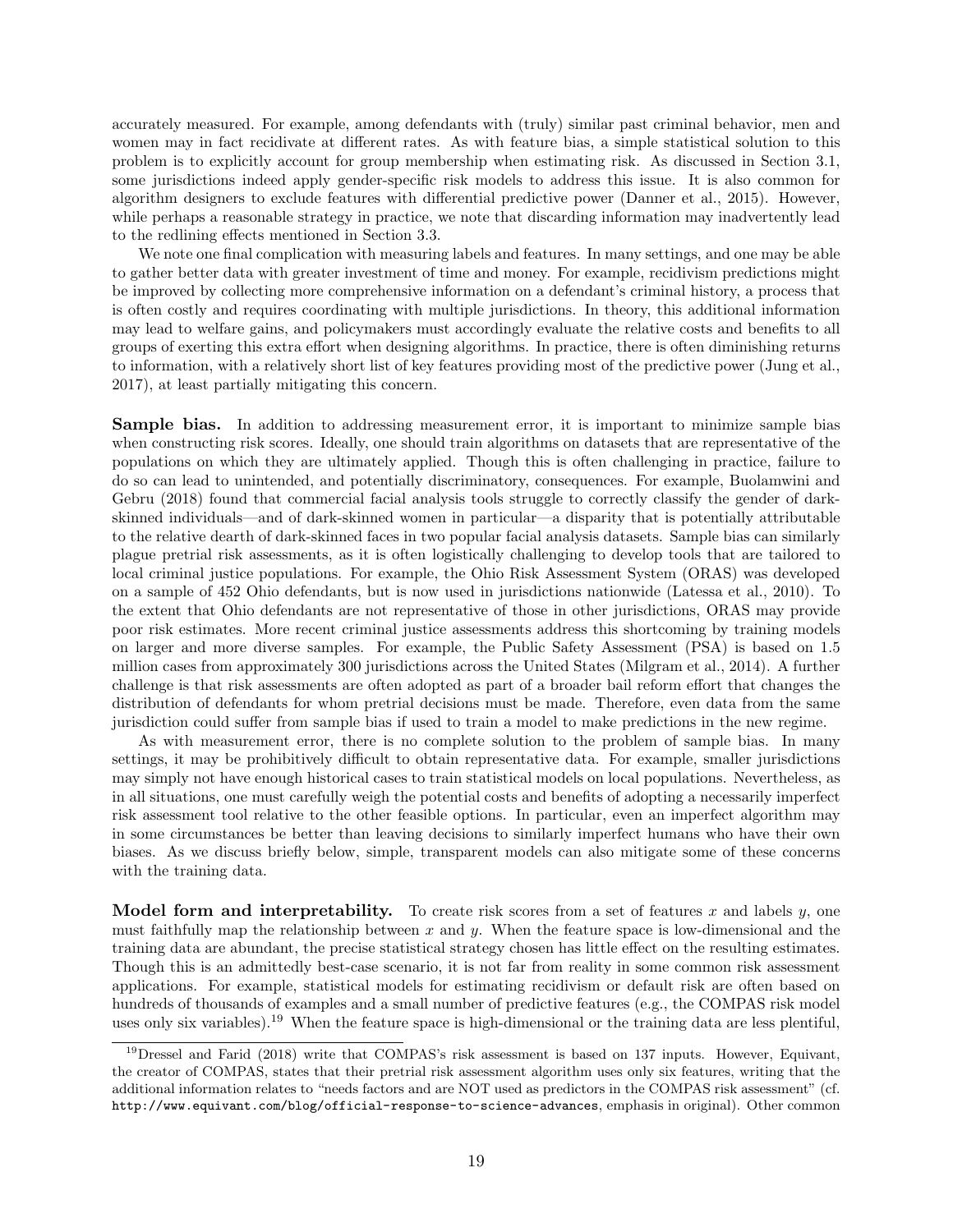it becomes important to carefully consider the precise functional form of the statistical estimator, an ongoing challenge in supervised machine learning more broadly. One promising approach was recently proposed by [Hashimoto et al.](#page-22-16) [\(2018\)](#page-22-16), who describe a strategy for controlling the worst-case estimation error for arbitrary groups.

In the risk assessment community, there is a growing push to design statistical models that are simple, transparent, and explainable to domain experts. In traditional machine learning applications, researchers have often willingly accepted complexity in exchange for accuracy. This drive for predictive performance has resulted in algorithms capable of extraordinary feats, but ones that are also increasingly hard to understand. However, a risk assessment tool is only useful if it is adopted by practitioners; a complicated or opaque algorithm may engender mistrust from policymakers and other stakeholders, hindering implementation. Transparency can even become a legal requirement when society demands to know how algorithmic decisions are made [\(Goodman and Flaxman, 2016\)](#page-22-17). Finally, simpler models may better transfer from one population to another by capturing general relationships rather than idiosyncratic patterns, partially alleviating concerns about sample bias in the training data. The newly active field of *interpretable machine learning* has already made significant strides, developing predictive algorithms that are both accurate and explainable [\(Doshi-](#page-21-19)[Velez and Kim, 2017;](#page-21-19) [Jung et al., 2017;](#page-22-13) [Zeng et al., 2016\)](#page-24-14), but there is still more work to do.

Externalities and equilibrium effects. Finally, we highlight the challenge of understanding fairness in more complex environments. Most of our discussion has ignored potential externalities and equilibrium effects, but there are important settings where these considerations come to the fore. For example, some decisions are better thought of as group rather than individual choices. In university admissions, a diverse student body may benefit the entire institution [\(Page, 2008\)](#page-23-1), creating interdependencies between applicants. Predictive algorithms can also create feedback loops, leading to unintended consequences [\(Ensign et al.,](#page-22-18) [2017\)](#page-22-18). As [Lum and Isaac](#page-23-15) [\(2016\)](#page-23-15) note, if police officers are deployed based on statistical predictions of criminal activity, that may entrench historical patrolling patterns, since crime is more likely to be recorded in locations where officers were previously stationed. Such a scenario can be viewed as a particularly pernicious form of label bias. In an employment scenario, [Hu and Chen](#page-22-19) [\(2018\)](#page-22-19) describe a dynamic, theoretical model where applying group-based thresholds incentivizes under-represented groups to invest in education and training, leading to a better long-term equilibrium in which group-based thresholds are no longer needed. Deploying an algorithm can also change the behavior of more distant actors in a complex system. For example, a pretrial risk assessment tool could change the upstream actions of officers and prosecutors who compensate for the expected outcomes of their decisions. Such potential equilibrium effects have implications for the overall utility of an algorithmic intervention; moreover, if these tools alter the populations to which they are applied, risk assessments may also become less accurate over time if they are not continually updated. While it is easy to enumerate such potential complications, it is admittedly difficult to quantify their effects or to translate such observations to actionable insights. Nevertheless, it is useful for researchers and policymakers to at least be aware of these broader issues when designing and deploying algorithmic systems.

## 5 Conclusion

From criminal justice to medicine, practitioners are increasingly turning to statistical risk assessments to help guide and improve human decisions. Algorithms can avoid many of the implicit and explicit biases of human decisions makers, but they can also exacerbate historical inequities if not developed with care. Policymakers, in response, have rightly demanded that these high-stakes decision systems be designed and audited to ensure outcomes are equitable. The research community has responded to the challenge, coalescing around three mathematical definitions of fairness: anti-classification, classification parity, and calibration. Over the last several years, dozens of papers have applied one or more of these measures either to audit existing systems or as constraints when developing new algorithms. However, as we have aimed to articulate, these popular measures of fairness suffer from significant statistical limitations. Indeed, enforcing anti-classification or classification parity can often harm the very groups that these measures were designed to protect.

pretrial risk assessments, like the Public Safety Assessment (PSA), similarly base their estimates on a small number of factors [\(Milgram et al., 2014\)](#page-23-19).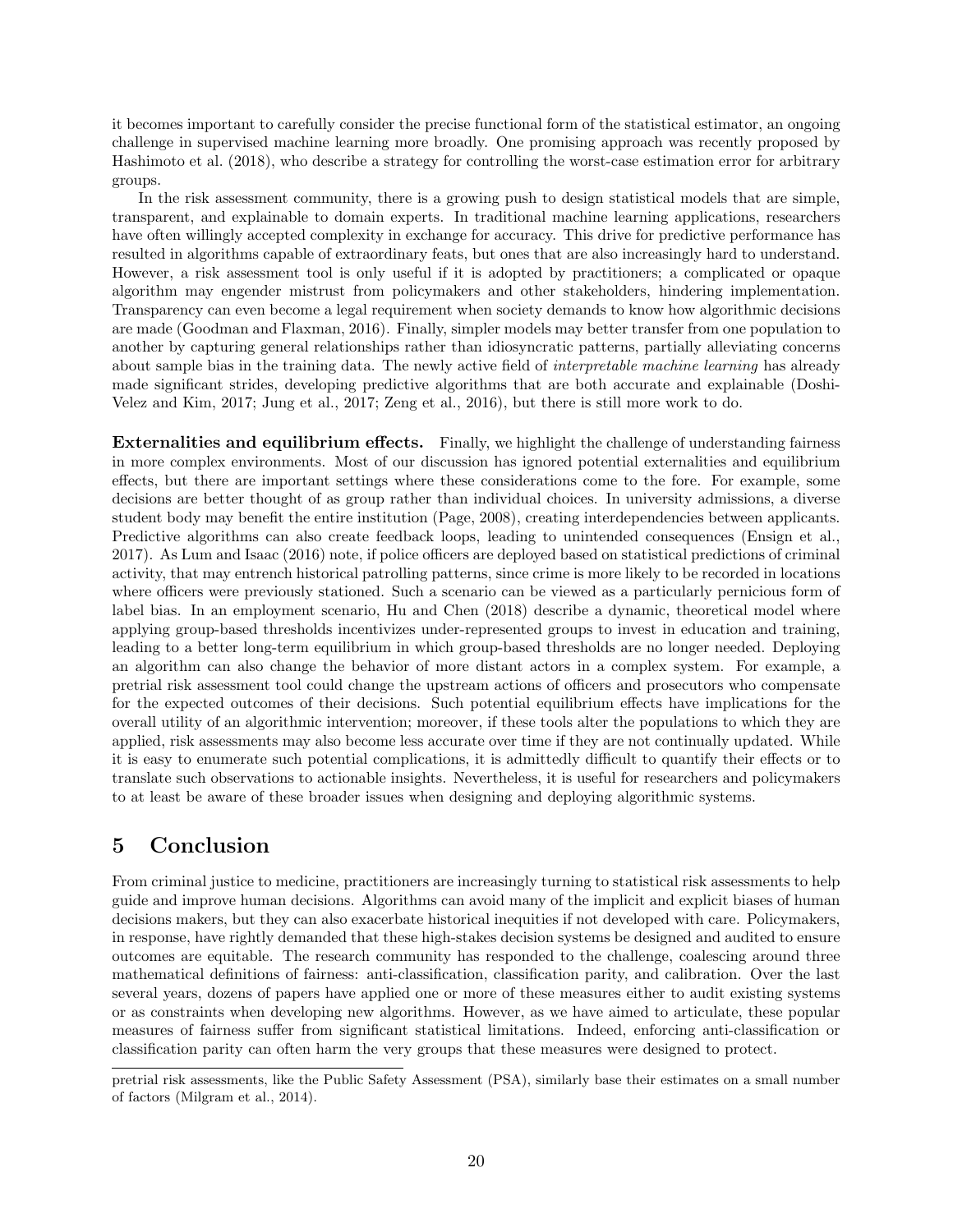How, then, should one design equitable algorithms? At a high-level, we first stress the importance of grounding technical and policy discussions of fairness in terms of real-world quantities. For example, in the pretrial domain, one might consider a risk assessment's short and long-term impacts on public safety and the size of the incarcerated population, as well as a tool's alignment with principles of due process. In lending, one could similarly consider a risk assessment's immediate and equilibrium effects on community development and the sustainability of a loan program. Formal mathematical measures of fairness only indirectly address such issues, and can inadvertently lead discussions astray. Of course, it is not always clear how best to quantify or to balance the relevant costs and benefits of proposed algorithmic interventions. In some cases, it may be possible to conduct randomized controlled trials; in other cases, the best one can do is hypothesize about an algorithm's potential effects. Regardless, we believe a more explicit focus on consequences is necessary to make progress.

Second, we recommend decoupling the statistical problem of risk assessment from the policy problem of designing interventions. At their best, statistical algorithms estimate the likelihood of events under different scenarios; they cannot dictate policy. An algorithm might (correctly) infer that a defendant has a 20% chance of committing a violent crime if released, but that fact does not, in and of itself, determine a course of action. For example, detention is not the only alternative to release, as one could take any number of rehabilitative interventions [\(Barabas et al., 2018\)](#page-20-6). Even if detention is deemed an appropriate intervention, one must still determine what threshold would appropriately balance public safety with the social and financial costs of detention. One might even decide that society's goals are best achieved by setting different thresholds for different groups. For example, a policymaker might reason that, all else equal, the social costs of detaining a single parent are higher than detaining a defendant without children, and thus decide to apply different thresholds to the two groups. When policymakers consider these options and others, we believe the primary role of a risk assessment tool is, as its name suggests, to estimate risk. We note, however, that this view is at odds with requiring that algorithms satisfy popular fairness criteria, such as anti-classification and classification parity. Such constrained algorithms typically do not provide the best available estimates of risk, and thus implicitly conflate the statistical and policy problems.

The field of fair machine learning is still in its infancy, and there are several important avenues of research that could benefit from new statistical and computational insights. From mitigating measurement error and sample bias, to understanding the effects of externalities, to building interpretable models, there is much work to be done. But the benefits are equally large. When carefully designed and evaluated, statistical risk assessments have the potential to dramatically improve both the efficacy and equity of consequential decisions. As machine-learning algorithms are increasingly deployed in all walks of life, it will become ever more important to ensure they are fair.

### References

- <span id="page-20-5"></span>Agarwal, A., Beygelzimer, A., Dudík, M., Langford, J., and Wallach, H. (2018). A reductions approach to fair classification. In International Conference on Machine Learning.
- <span id="page-20-1"></span>Angwin, J., Larson, J., Mattu, S., and Kirchner, L. (2016). Machine bias: There's software used across the country to predict future criminals. and it's biased against blacks. ProPublica.
- <span id="page-20-3"></span>Arrow, K. et al. (1973). The theory of discrimination. Discrimination in labor markets, 3(10):3–33.
- <span id="page-20-2"></span>Ayres, I. (2002). Outcome tests of racial disparities in police practices. Justice Research and Policy, 4(1- 2):131–142.
- <span id="page-20-4"></span>Balkin, J. M. and Siegel, R. B. (2003). The american civil rights tradition: Anticlassification or antisubordination. Issues in Legal Scholarship, 2(1).
- <span id="page-20-6"></span>Barabas, C., Virza, M., Dinakar, K., Ito, J., and Zittrain, J. (2018). Interventions over predictions: Reframing the ethical debate for actuarial risk assessment. In Conference on Fairness, Accountability and Transparency, pages 62–76.

<span id="page-20-0"></span>Barocas, S. and Selbst, A. D. (2016). Big data's disparate impact. Cal. L. Rev., 104:671.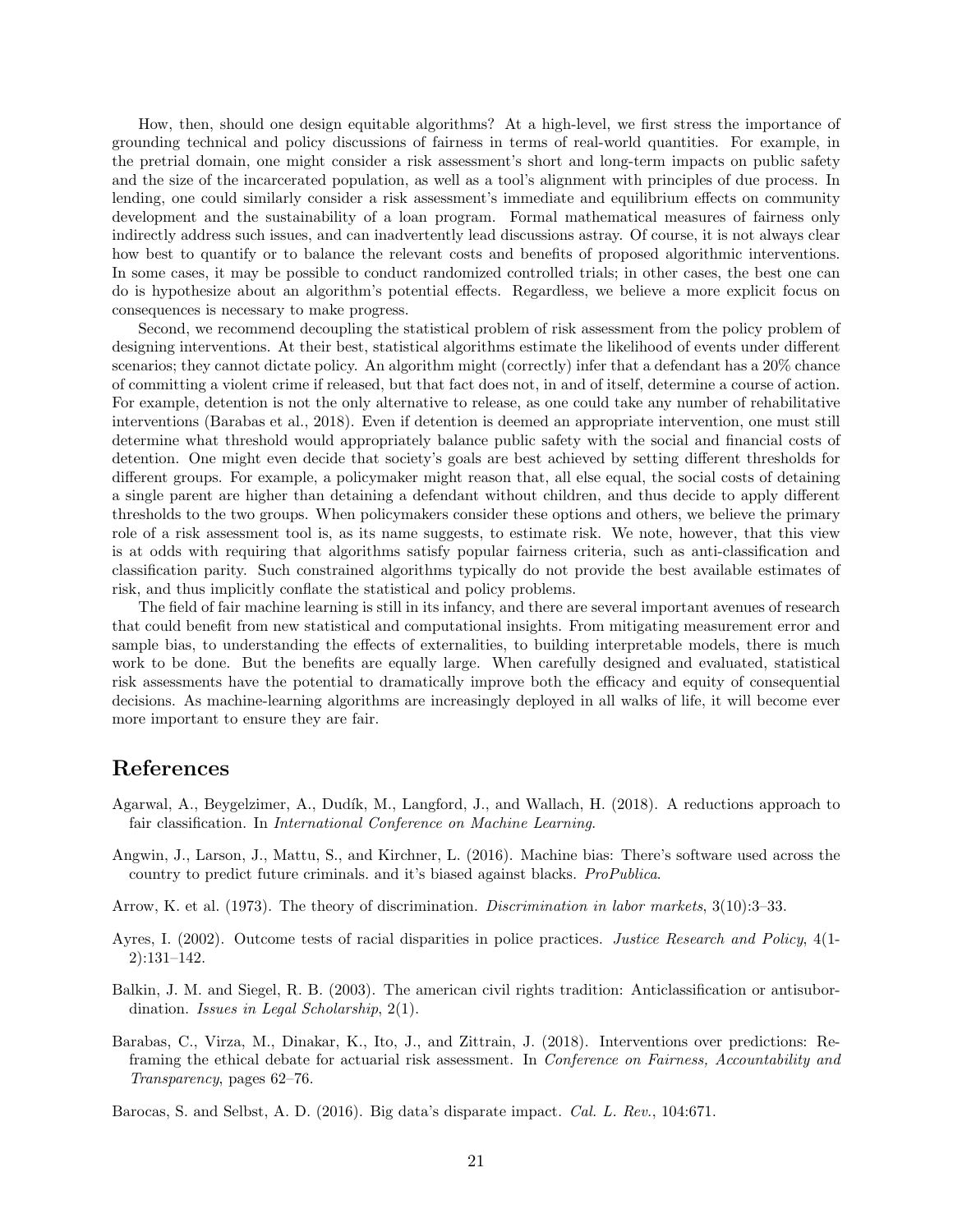<span id="page-21-4"></span>Becker, G. S. (1957). The economics of discrimination. University of Chicago Press, Chicago, IL.

- <span id="page-21-0"></span>Berk, R. (2012). Criminal justice forecasts of risk: a machine learning approach. Springer Science & Business Media.
- <span id="page-21-8"></span>Berk, R., Heidari, H., Jabbari, S., Kearns, M., and Roth, A. (2017). Fairness in criminal justice risk assessments: The state of the art. Working paper available at <https://arxiv.org/abs/1703.09207>.
- <span id="page-21-6"></span>Bertrand, M., Chugh, D., and Mullainathan, S. (2005). Implicit discrimination. The American Economic Review, 95(2):94–98.
- <span id="page-21-7"></span>Bonchi, F., Hajian, S., Mishra, B., and Ramazzotti, D. (2017). Exposing the probabilistic causal structure of discrimination. International Journal of Data Science and Analytics, 3(1):1–21.
- <span id="page-21-3"></span>Buolamwini, J. and Gebru, T. (2018). Gender shades: Intersectional accuracy disparities in commercial gender classification. In Conference on Fairness, Accountability and Transparency, pages 77–91.
- <span id="page-21-9"></span>Calders, T. and Verwer, S. (2010). Three naive bayes approaches for discrimination-free classification. Data Mining and Knowledge Discovery, 21(2):277–292.
- <span id="page-21-10"></span>Chouldechova, A. (2017). Fair prediction with disparate impact: A study of bias in recidivism prediction instruments. Big Data,  $5(2):153-163$ .
- <span id="page-21-1"></span>Chouldechova, A., Benavides-Prado, D., Fialko, O., and Vaithianathan, R. (2018). A case study of algorithmassisted decision making in child maltreatment hotline screening decisions. In Conference on Fairness, Accountability and Transparency, pages 134–148.
- <span id="page-21-5"></span>Colker, R. (1986). Anti-subordination above all: Sex, race, and equal protection. NYUL Rev., 61:1003.
- <span id="page-21-13"></span>Corbett-Davies, S., Pierson, E., Feller, A., and Goel, S. (2016). A computer program used for bail and sentencing decisions was labeled biased against blacks. its actually not that clear. Washington Post.
- <span id="page-21-11"></span>Corbett-Davies, S., Pierson, E., Feller, A., Goel, S., and Huq, A. (2017). Algorithmic decision making and the cost of fairness. In Proceedings of the 23rd ACM SIGKDD International Conference on Knowledge Discovery and Data Mining, pages 797–806. ACM.
- <span id="page-21-2"></span>D'Alessio, S. J. and Stolzenberg, L. (2003). Race and the probability of arrest. Social forces, 81(4):1381–1397.
- <span id="page-21-17"></span>Danner, M., VanNostrand, M., and Spruance, L. (2015). Risk-Based Pretrial Release Recommendation and Supervision Guidelines.
- <span id="page-21-16"></span>Danner, M. J., VanNostrand, M., and Spruance, L. M. (2016). Race and gender neutral pretrial risk assessment, release recommendations, and supervision: Vprai and praxis revised.
- <span id="page-21-12"></span>Datta, A., Fredrikson, M., Ko, G., Mardziel, P., and Sen, S. (2017). Proxy non-discrimination in data-driven systems. arXiv preprint arXiv:1707.08120.
- <span id="page-21-14"></span>DeMichele, M., Baumgartner, P., Wenger, M., Barrick, K., Comfort, M., and Misra, S. (2018). The public safety assessment: A re-validation and assessment of predictive utility and differential prediction by race and gender in kentucky.
- <span id="page-21-15"></span>Dieterich, W., Mendoza, C., and Brennan, T. (2016). Demonstrating accuracy equity and predictive parity performance of the compas risk scales in broward county.
- <span id="page-21-19"></span>Doshi-Velez, F. and Kim, B. (2017). Towards a rigorous science of interpretable machine learning.  $arXiv$ preprint arXiv:1702.08608.
- <span id="page-21-18"></span>Dressel, J. and Farid, H. (2018). The accuracy, fairness, and limits of predicting recidivism. Science advances, 4(1):eaao5580.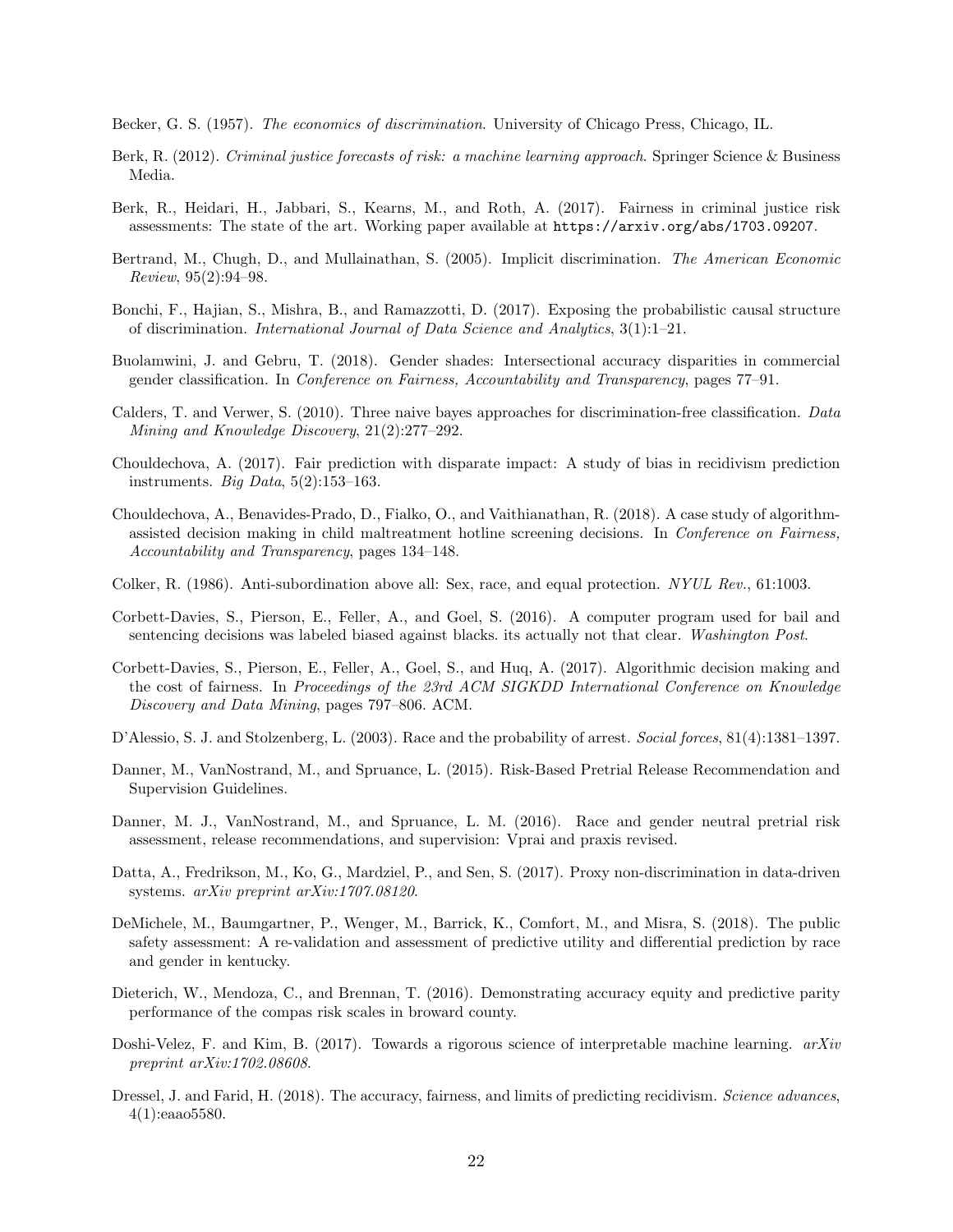- <span id="page-22-9"></span>Dwork, C., Hardt, M., Pitassi, T., Reingold, O., and Zemel, R. (2012). Fairness through awareness. In Proceedings of the 3rd innovations in theoretical computer science conference, pages 214–226. ACM.
- <span id="page-22-5"></span>Edwards, H. and Storkey, A. (2015). Censoring representations with an adversary.  $arXiv$  preprint arXiv:1511.05897.
- <span id="page-22-18"></span>Ensign, D., Friedler, S. A., Neville, S., Scheidegger, C., and Venkatasubramanian, S. (2017). Runaway feedback loops in predictive policing. arXiv preprint arXiv:1706.09847.
- <span id="page-22-6"></span>Feldman, M., Friedler, S. A., Moeller, J., Scheidegger, C., and Venkatasubramanian, S. (2015). Certifying and removing disparate impact. In Proceedings of the 21th ACM SIGKDD International Conference on Knowledge Discovery and Data Mining, pages 259–268. ACM.
- <span id="page-22-0"></span>Fisher v. University of Texas (2016). 579 U.S.
- <span id="page-22-1"></span>Fiss, O. M. (1976). Groups and the equal protection clause. Philosophy & Public Affairs, pages 107–177.
- <span id="page-22-12"></span>Flores, A. W., Bechtel, K., and Lowenkamp, C. T. (2016). False positives, false negatives, and false analyses: A rejoinder to machine bias: There's software used across the country to predict future criminals. and it's biased against blacks. Fed. Probation, 80:38.
- <span id="page-22-17"></span>Goodman, B. and Flaxman, S. (2016). European union regulations on algorithmic decision-making and a" right to explanation". arXiv preprint arXiv:1606.08813.
- <span id="page-22-3"></span>Grgic-Hlaca, N., Zafar, M. B., Gummadi, K. P., and Weller, A. (2016). The case for process fairness in learning: Feature selection for fair decision making. In NIPS Symposium on Machine Learning and the Law, Barcelona, Spain, volume 8.
- <span id="page-22-2"></span>Griggs v. Duke Power Co. (1971). 401 U.S. 424.
- <span id="page-22-7"></span>Hardt, M., Price, E., and Srebro, N. (2016). Equality of opportunity in supervised learning. In Advances In Neural Information Processing Systems, pages 3315–3323.
- <span id="page-22-10"></span>Harrell, E. (2012). Violent victimization committed by strangers, 1993-2010. US Department of Justice, Office of Justice Programs, Bureau of Justice Statistics.
- <span id="page-22-16"></span>Hashimoto, T. B., Srivastava, M., Namkoong, H., and Liang, P. (2018). Fairness without demographics in repeated loss minimization. arXiv preprint arXiv:1806.08010.
- <span id="page-22-14"></span>Hill, J. L. (2011). Bayesian nonparametric modeling for causal inference. Journal of Computational and Graphical Statistics, 20(1):217–240.
- <span id="page-22-19"></span>Hu, L. and Chen, Y. (2018). A short-term intervention for long-term fairness in the labor market. In Proceedings of the 2018 World Wide Web Conference on World Wide Web, pages 1389–1398. International World Wide Web Conferences Steering Committee.
- <span id="page-22-11"></span>Huq, A. (2019). Racial equity in algorithmic criminal justice. Duke Law Journal, 68.
- <span id="page-22-4"></span>Johnson, K. D., Foster, D. P., and Stine, R. A. (2016). Impartial predictive modeling: Ensuring fairness in arbitrary models. arXiv preprint arXiv:1608.00528.
- <span id="page-22-13"></span>Jung, J., Concannon, C., Shroff, R., Goel, S., and Goldstein, D. G. (2017). Simple rules for complex decisions. arXiv preprint arXiv:1702.04690.
- <span id="page-22-15"></span>Jung, J., Shroff, R., Feller, A., and Goel, S. (2018). Algorithmic decision making in the presence of unmeasured confounding. *arXiv preprint arXiv:1805.01868*.
- <span id="page-22-8"></span>Kamiran, F., Žliobaitė, I., and Calders, T. (2013). Quantifying explainable discrimination and removing illegal discrimination in automated decision making. Knowledge and Information Systems, 35(3):613–644.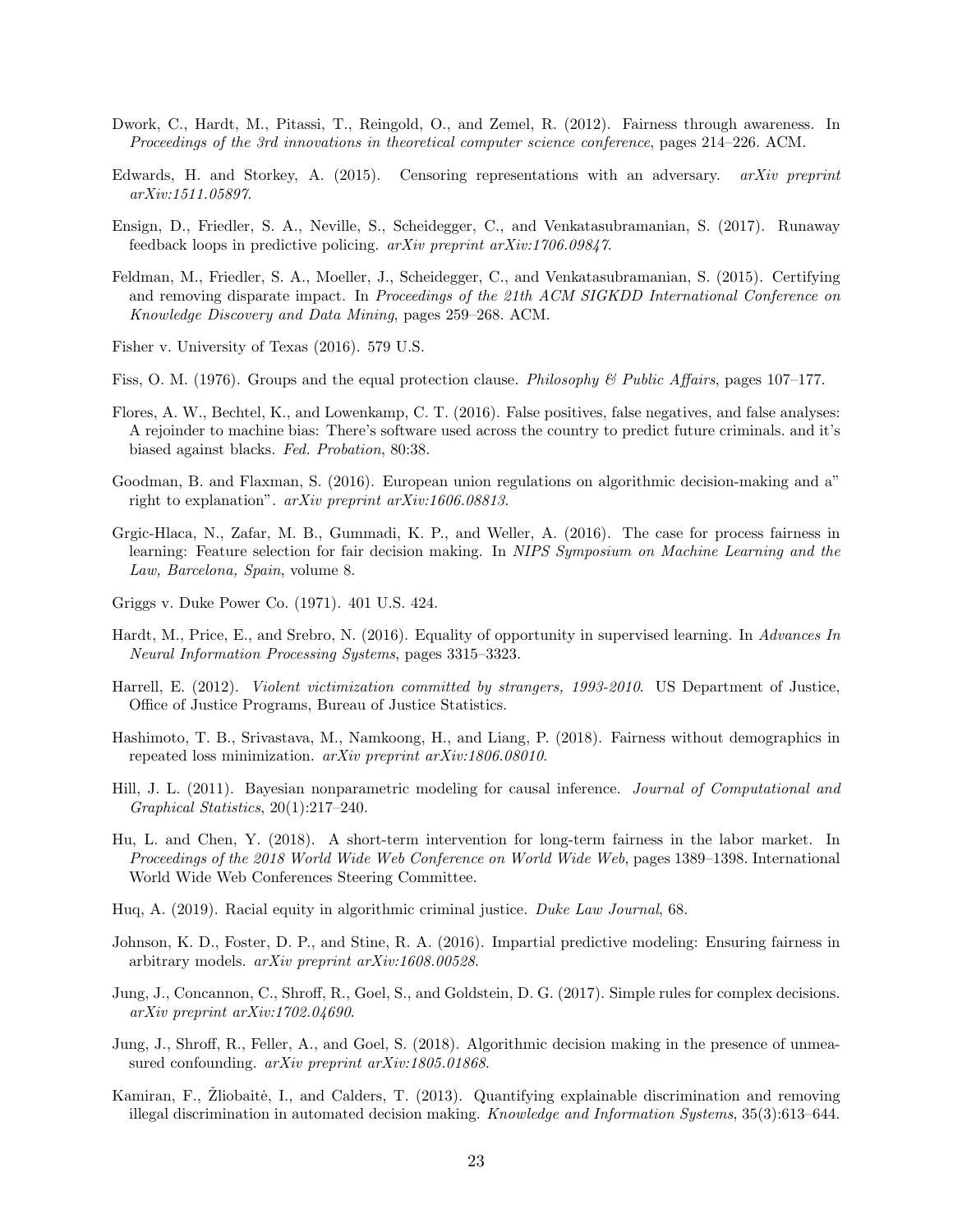- <span id="page-23-6"></span>Kilbertus, N., Carulla, M. R., Parascandolo, G., Hardt, M., Janzing, D., and Schölkopf, B. (2017). Avoiding discrimination through causal reasoning. In Advances in Neural Information Processing Systems, pages 656–666.
- <span id="page-23-16"></span>Kleinberg, J., Lakkaraju, H., Leskovec, J., Ludwig, J., and Mullainathan, S. (2017a). Human decisions and machine predictions. The quarterly journal of economics,  $133(1):237-293$ .
- <span id="page-23-10"></span>Kleinberg, J., Mullainathan, S., and Raghavan, M. (2017b). Inherent trade-offs in the fair determination of risk scores. In Proceedings of Innovations in Theoretical Computer Science (ITCS).
- <span id="page-23-7"></span>Kusner, M. J., Loftus, J., Russell, C., and Silva, R. (2017). Counterfactual fairness. In Advances in Neural Information Processing Systems, pages 4066–4076.
- <span id="page-23-14"></span>Larson, J., Mattu, S., Kirchner, L., and Angwin, J. (2016). How we analyzed the compas recidivism algorithm. ProPublica.
- <span id="page-23-18"></span>Latessa, E. J., Lemke, R., Makarios, M., and Smith, P. (2010). The creation and validation of the ohio risk assessment system (oras). Fed. Probation, 74:16.
- <span id="page-23-11"></span>Lipton, Z. C., Chouldechova, A., and McAuley, J. (2017). Does mitigating ml's disparate impact require disparate treatment? arXiv preprint arXiv:1711.07076.
- <span id="page-23-9"></span>Liu, L. T., Dean, S., Rolf, E., Simchowitz, M., and Hardt, M. (2018). Delayed impact of fair machine learning. In International Conference on Machine Learning.
- <span id="page-23-15"></span>Lum, K. and Isaac, W. (2016). To predict and serve? Significance,  $13(5):14-19$ .
- <span id="page-23-19"></span>Milgram, A., Holsinger, A. M., Vannostrand, M., and Alsdorf, M. W. (2014). Pretrial risk assessment: Improving public safety and fairness in pretrial decision making. Fed. Sent'g Rep., 27:216.
- <span id="page-23-17"></span>Mullainathan, S. and Spiess, J. (2017). Machine learning: An applied econometric approach. Journal of Economic Perspectives, 31(2):87–106.
- <span id="page-23-8"></span>Nabi, R. and Shpitser, I. (2018). Fair inference on outcomes. In Proceedings of the... AAAI Conference on Artificial Intelligence. AAAI Conference on Artificial Intelligence, volume 2018, page 1931. NIH Public Access.
- <span id="page-23-3"></span>Nurse, A. (2014). Anti-subordination in the equal protection clause: A case study. NYUL Rev., 89:293.
- <span id="page-23-5"></span>O'Brien, R. M. (1987). The interracial nature of violent crimes: A reexamination. American Journal of Sociology, 92(4):817–835.
- <span id="page-23-0"></span>O'Neil, C. (2016). Weapons of math destruction: How big data increases inequality and threatens democracy. Broadway Books.
- <span id="page-23-1"></span>Page, S. E. (2008). The difference: How the power of diversity creates better groups, firms, schools, and societies. Princeton University Press.
- <span id="page-23-4"></span>Pedreshi, D., Ruggieri, S., and Turini, F. (2008). Discrimination-aware data mining. In Proceedings of the 14th ACM SIGKDD international conference on Knowledge discovery and data mining, pages 560–568. ACM.
- <span id="page-23-2"></span>Phelps, E. S. (1972). The statistical theory of racism and sexism. The American Economic Review, 62(4):659– 661.
- <span id="page-23-13"></span>Pierson, E., Corbett-Davies, S., and Goel, S. (2018). Fast threshold tests for detecting discrimination. In The 21st International Conference on Artificial Intelligence and Statistics (AISTATS).
- <span id="page-23-12"></span>Pleiss, G., Raghavan, M., Wu, F., Kleinberg, J., and Weinberger, K. Q. (2017). On fairness and calibration. In Advances in Neural Information Processing Systems, pages 5680–5689.